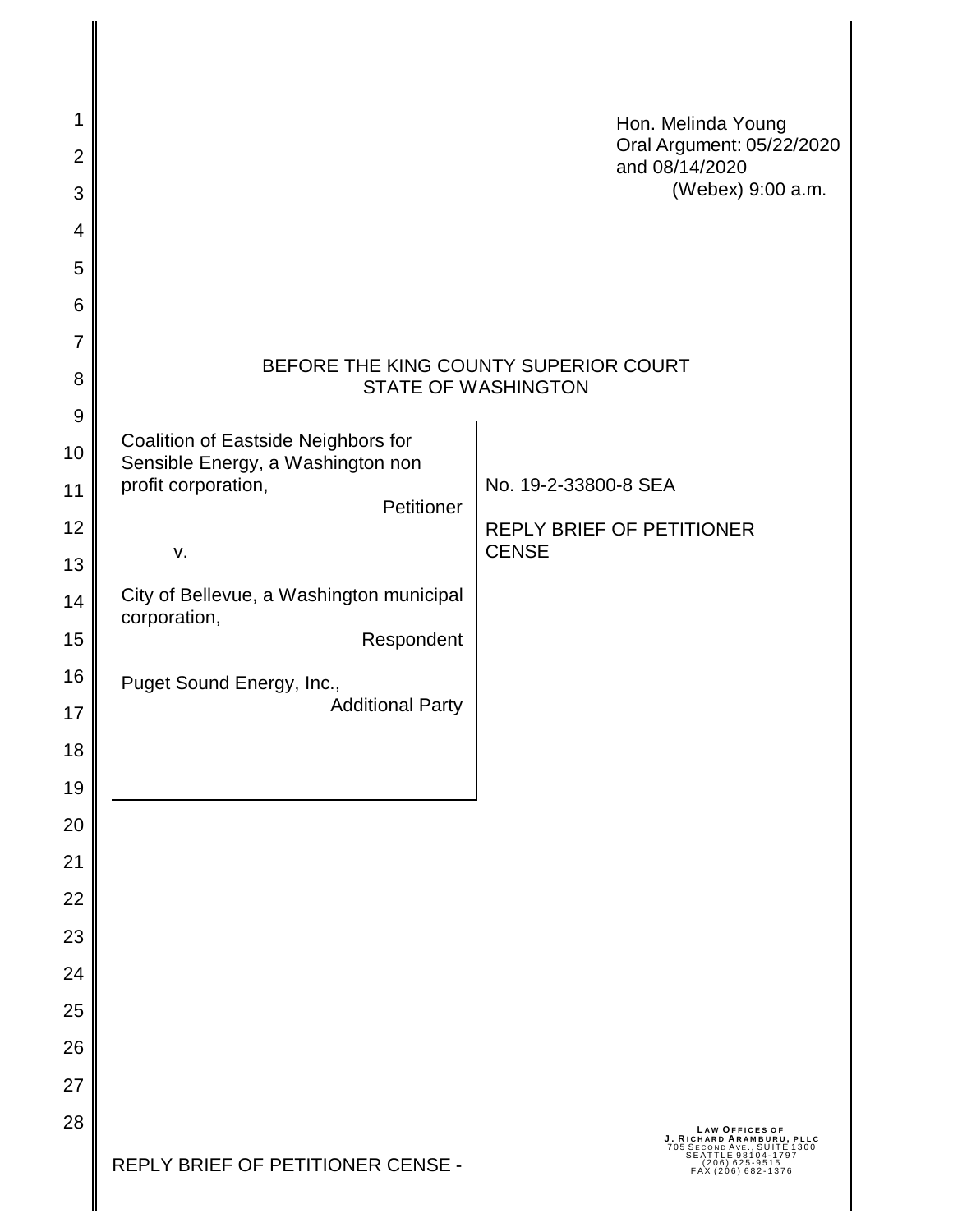| 1                        |    |      | <b>TABLE OF CONTENTS</b>                                                                                                                                      |                                                                                                                                          |
|--------------------------|----|------|---------------------------------------------------------------------------------------------------------------------------------------------------------------|------------------------------------------------------------------------------------------------------------------------------------------|
| $\overline{2}$           |    |      |                                                                                                                                                               |                                                                                                                                          |
| 3                        | 1. |      |                                                                                                                                                               |                                                                                                                                          |
| 4                        | 2. |      | ADDITIONAL BACKGROUND AND FACTUAL SETTING. 1                                                                                                                  |                                                                                                                                          |
| 5                        | 3. |      |                                                                                                                                                               |                                                                                                                                          |
| 6<br>$\overline{7}$<br>8 | 4. |      | THE HEARING EXAMINER FAILED TO REQUIRE THE APPLICANT TO PROVIDE<br>BACKGROUND INFORMATION CRITICAL TO ASSESSING COMPLIANCE WITH                               |                                                                                                                                          |
| 9                        | 5. |      | THE CITY'S DECISION FAILED TO COMPLY WITH THE CRITERIA OF SECTION                                                                                             |                                                                                                                                          |
| 10<br>11                 |    | 5.1  | Approval of one part of the Energize Eastside proposal violates established                                                                                   |                                                                                                                                          |
| 12<br>13                 |    | 5.2  | If the segmentation is appropriate, then the South Bellevue Segment has not                                                                                   |                                                                                                                                          |
| 14                       |    | 5.3. | Conclusion Regarding Compliance with Section 255.  23                                                                                                         |                                                                                                                                          |
| 15<br>16                 | 6. | THE. | ENVIRONMENTAL IMPACT STATEMENTS PREPARED FOR THE<br>PROPOSAL WERE INADEQUATE AND INSUFFICIENT BECAUSE THEY DID<br>NOT CONSIDER THE SOUTH BELLEVUE SEGMENT. 23 |                                                                                                                                          |
| 17<br>18                 | 7. |      |                                                                                                                                                               |                                                                                                                                          |
| 19                       |    |      | <b>APPENDICES</b>                                                                                                                                             |                                                                                                                                          |
| 20<br>21                 |    | А:   | Washington Utilities and Transportation Commission June 19, 2018,                                                                                             |                                                                                                                                          |
| 22                       |    |      | correction to Attachment regarding PSE's 2017 IRP                                                                                                             |                                                                                                                                          |
| 23                       |    | B:   | Merkel v. Port of Brownsville, 8 Wn.App. 844, 851. 509 P.2d 391 (1973)                                                                                        |                                                                                                                                          |
| 24                       |    | C:   | Bellevue Comprehensive Plan (2015) pages 125-131                                                                                                              |                                                                                                                                          |
| 25                       |    |      |                                                                                                                                                               |                                                                                                                                          |
| 26                       |    |      |                                                                                                                                                               |                                                                                                                                          |
| 27<br>28                 |    |      |                                                                                                                                                               |                                                                                                                                          |
|                          |    |      | REPLY BRIEF OF PETITIONER CENSE - i                                                                                                                           | LAW OFFICES OF<br>J. RICHARD ARAMBURU, PLLC<br>705 SECOND AVE., SUITE 1300<br>SEATTLE 98104-1797<br>(206) 625-9515<br>FAX (206) 682-1376 |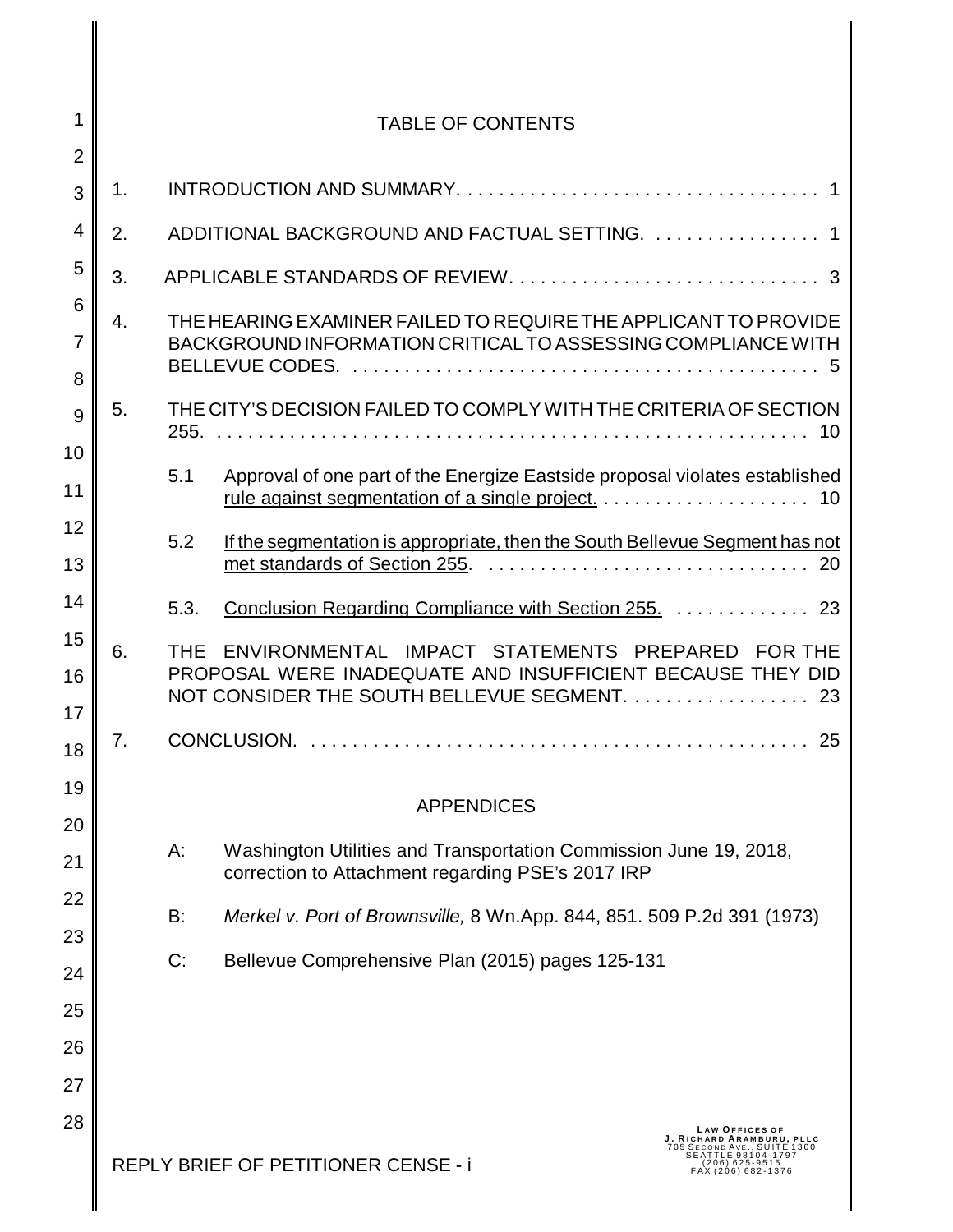6

7

8

9

10

11

12

13

14

15

16

17

18

19

20

21

22

23

24

25

26

27

28

#### **1. INTRODUCTION AND SUMMARY.**

Though long on weight, the decision of the City of Bellevue to approve the 3.3 miles of electric transmission line is fatally flawed. It was made without allowing CENSE access to the historical data on actual flows of electricity on the Eastside, critical to the central issue of "need" for the project. The deliberate segmenting of the proposal by creating the separate "South Bellevue Segment" in order to eliminate comment and opposition to the project violated established legal precedent. Even if segmenting is somehow accepted, the City never subjected PSE's new south segment to required review under Bellevue codes. Finally, the actual project submitted by PSE, its South Bellevue Segment, was never considered either as the principal project or as an alternative in the environmental impact statements prepared for the project, violating of a central tenet of SEPA.

For these reasons, the decision of the City approving the South Bellevue Segment should be reversed and remanded.

## **2. ADDITIONAL BACKGROUND AND FACTUAL SETTING.**

Both the PSE and City briefs contain extended factual discussions. Most of the pertinent factual information has been provided in CENSE's opening brief and will not be repeated here. Some factual claims in the PSE and City briefs merit a brief response.

The PSE brief refers to PSE as the "company" at  $1/5$ , stating "PSE" is headquartered in Bellevue, Washington and has provided power for many years.

<sup>1</sup> Citation to the brief in this matter will be by page and line number; page 1, line 5 is referenced as "1/5."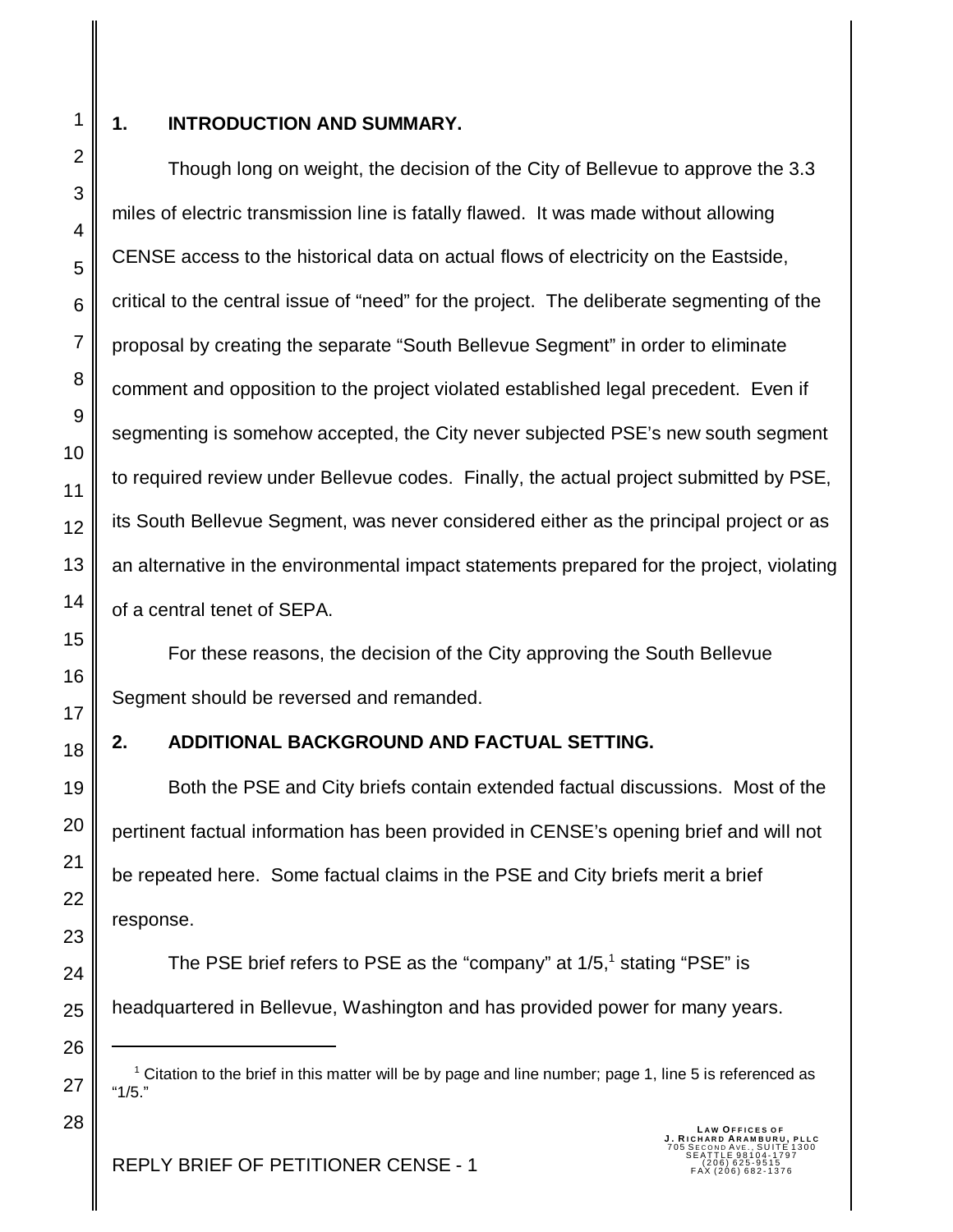However, they fail to disclose that PSE is owned entirely by foreign interests, including three Canadian pension funds, the Alberta Investment Management Corporation, the British Columbia Investment Management, OMERS Administrative Corporation (Canada) and by PGM Vermogensbeheer B.V. (Holland). AR 12285.

PSE also states that the "Eastside's" population has been growing, with that "growth expecting to continue at a rate of approximately 2-2.4% annually through 2024." Brief at 3/20-21. This is apparently intended to show that the demand for electricity continues to increase and increase over time, correlating with population growth. This is not the case.

As required by RCW 19.280.030 and WAC 480-100-238, private electric companies such as PSE must periodically submit an "Integrated Resource Plan" to the Washington Utilities and Transportation Commission (WUTC) for review. RCW 19.280.030(1) sets minimum requirements for the IRPs, including "an assessment of commercially available conservation and efficiency resources" (Subsection (b)) and "a comparative evaluation of renewable and nonrenewable generating resources, including transmission and distribution delivery costs, and conservation and efficiency resources using "lowest reasonable cost" as a criterion (Subsection (d)). But the first of these criteria is:

(a) A range of forecasts, for at least the next ten years or longer, of projected customer demand which takes into account econometric data and customer usage;

PSE submitted its most recent IRP in 2017 and the WUTC staff provided comments (revised) on the document on June 19, 2018, after the application was submitted for the

**LAW OFFICES OF<br><b>J. RICHARD ARAMBURU, PLLC**<br>705 SECOND AVE., SUITE 1300<br>SEATTLE 98104-1797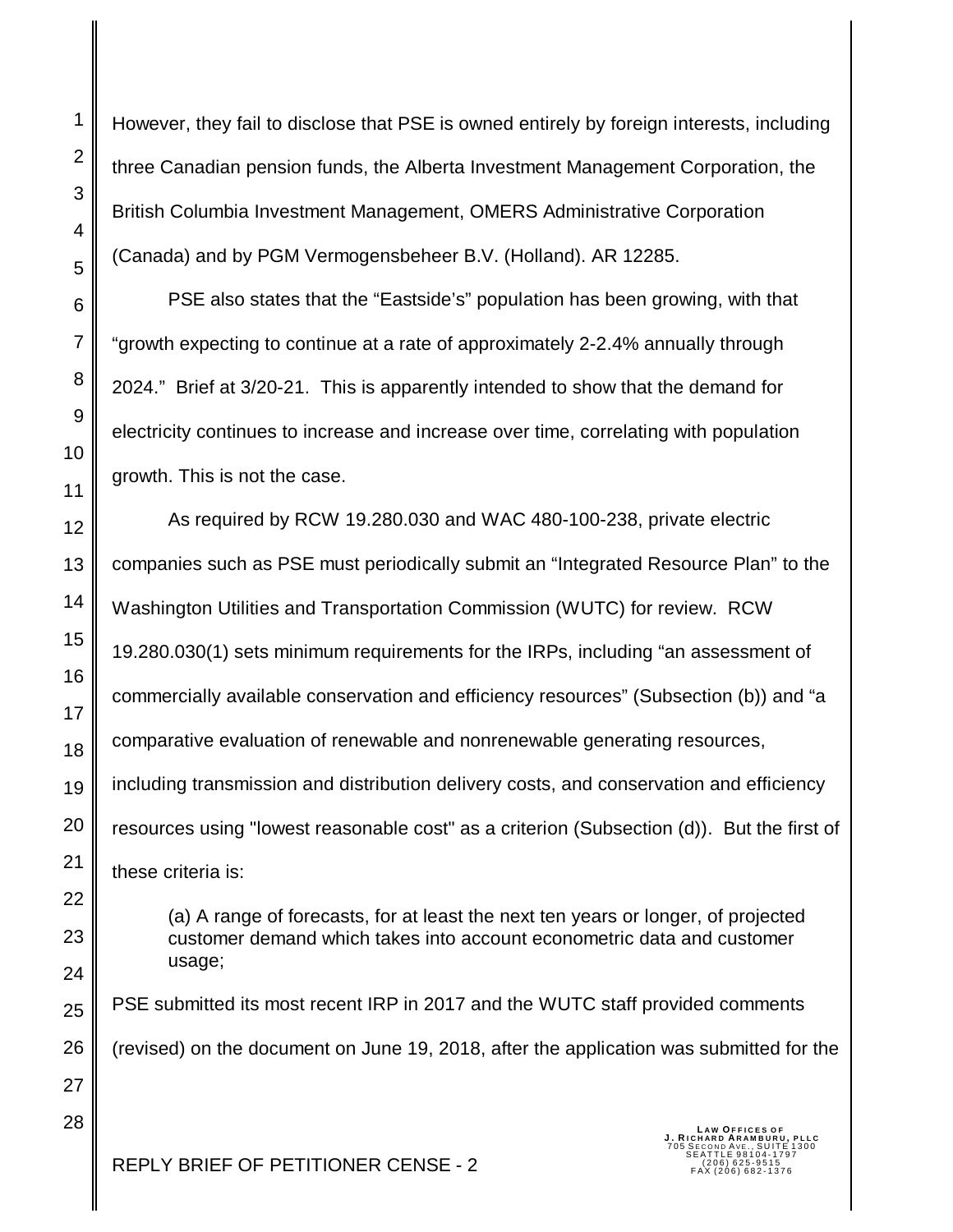| 1                   |                                                                                                                                                                    | Energize Eastside project (September, 2017). See AR 1121 to 1138, Appendix A        |                        |                                                                                                                                                                                                                                                             |
|---------------------|--------------------------------------------------------------------------------------------------------------------------------------------------------------------|-------------------------------------------------------------------------------------|------------------------|-------------------------------------------------------------------------------------------------------------------------------------------------------------------------------------------------------------------------------------------------------------|
| $\overline{2}$      |                                                                                                                                                                    |                                                                                     |                        | hereto. The WUTC comments on the plan were more contemporaneous than three                                                                                                                                                                                  |
| 3                   |                                                                                                                                                                    |                                                                                     |                        | studies relied upon by the City that were prepared between 2012 and 2015. Brief at                                                                                                                                                                          |
| 4                   |                                                                                                                                                                    |                                                                                     |                        | 9/7-9. WUTC staff comments, referencing PSE's own material, show a different picture                                                                                                                                                                        |
| 5                   |                                                                                                                                                                    |                                                                                     |                        |                                                                                                                                                                                                                                                             |
| $6\phantom{1}6$     |                                                                                                                                                                    | of load growth and demand than that promoted by the City and PSE:                   |                        |                                                                                                                                                                                                                                                             |
| $\overline{7}$<br>8 |                                                                                                                                                                    |                                                                                     |                        | Annual average energy growth is negative (-0.3 percent) for the first 10 years of<br>the IRP, but increases to 1.1 percent per year from 2027 to 2037. Peak demand<br>growth is also flat for the first 10 years, but ticks up to 1.1 percent in the second |
| 9                   | half of the plan.                                                                                                                                                  |                                                                                     |                        |                                                                                                                                                                                                                                                             |
| 10                  |                                                                                                                                                                    | AR 1123 (emphasis supplied). The report went on to discuss load growth:             |                        |                                                                                                                                                                                                                                                             |
| 11                  |                                                                                                                                                                    | f. Load Growth and the Effects of Conservation                                      |                        |                                                                                                                                                                                                                                                             |
| 12                  |                                                                                                                                                                    |                                                                                     |                        | PSE's forecasted increase in its annual energy and peak load growth over its                                                                                                                                                                                |
| 13                  | 20-year planning horizon are due entirely to growth forecasted in the second half<br>of the 20-year plan. As Staff notes in its comments, historically, PSE's load |                                                                                     |                        |                                                                                                                                                                                                                                                             |
| 14                  |                                                                                                                                                                    | forecasts have been overly optimistic. This was highlighted in a study by the       |                        |                                                                                                                                                                                                                                                             |
| 15                  |                                                                                                                                                                    | energy (AAGR). [FN omitted]                                                         |                        | Lawrence Berkeley National Laboratory of utility average annualgrowth rate of                                                                                                                                                                               |
| 16                  |                                                                                                                                                                    |                                                                                     |                        | Figure 2: PSE's projected and actual average annual growth rate of electric energy                                                                                                                                                                          |
| 17                  | <b>Period</b>                                                                                                                                                      | <b>PSE Projected</b>                                                                | <b>PSE Actual AAGR</b> |                                                                                                                                                                                                                                                             |
| 18                  |                                                                                                                                                                    | <b>AAGR</b>                                                                         |                        |                                                                                                                                                                                                                                                             |
| 19                  | 2006-2014<br>2012-2014                                                                                                                                             | 1.75%<br>1.90%                                                                      | $-0.19%$<br>$-1.19%$   |                                                                                                                                                                                                                                                             |
| 20                  |                                                                                                                                                                    |                                                                                     |                        |                                                                                                                                                                                                                                                             |
| 21                  |                                                                                                                                                                    | Plan when there is project aggressive energy conservation.                          |                        | The 2017 IRP projects flat to negative annual growth for the first ten years of the                                                                                                                                                                         |
| 22                  |                                                                                                                                                                    |                                                                                     |                        |                                                                                                                                                                                                                                                             |
| 23                  | AR 1132 (emphasis supplied). The WUTC staff report, based on PSE's own                                                                                             |                                                                                     |                        |                                                                                                                                                                                                                                                             |
| 24                  |                                                                                                                                                                    | information, shows that not only were PSE's forecasts "overly optimistic," but that |                        |                                                                                                                                                                                                                                                             |
| 25                  | during the same periods actual electrical usage was declining. As will be discussed                                                                                |                                                                                     |                        |                                                                                                                                                                                                                                                             |
| 26                  |                                                                                                                                                                    | herein, the question of need is a dispositive criteria for the instant proposal.    |                        |                                                                                                                                                                                                                                                             |
| 27                  |                                                                                                                                                                    |                                                                                     |                        |                                                                                                                                                                                                                                                             |
| 28                  |                                                                                                                                                                    | REPLY BRIEF OF PETITIONER CENSE - 3                                                 |                        | LAW OFFICES OF<br>J. RICHARD ARAMBURU, PLLC<br>ECOND AVE., SUITE 1300<br>EATTLE 98104-179<br>(206) 625-9515<br>.X (206) 682-1376                                                                                                                            |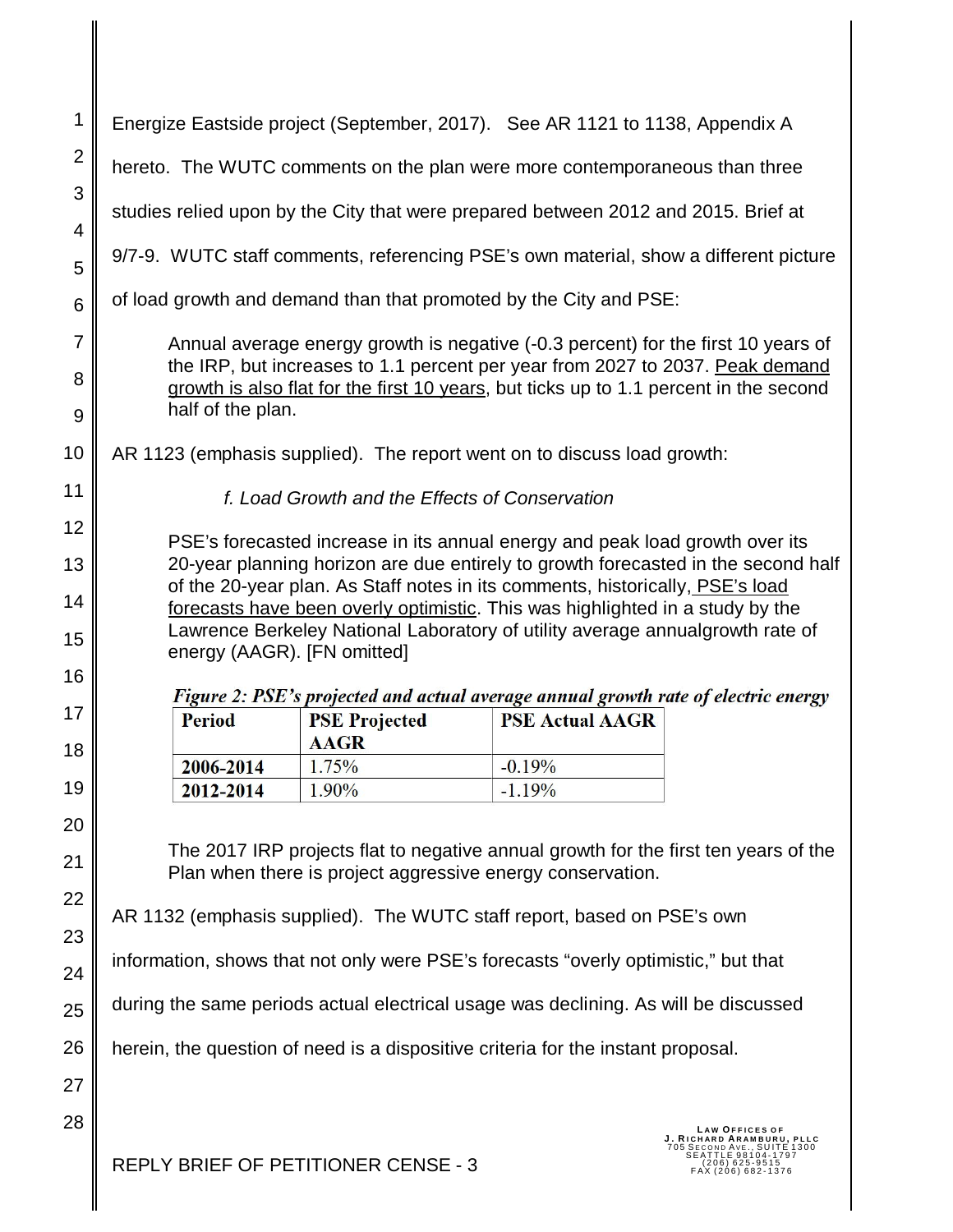28

# **3. APPLICABLE STANDARDS OF REVIEW.**

| This case involves the interpretation of local Bellevue ordinances, principally                                                                                                                                                                                                                                                                                                                                                                                                                                                                                                                                                                                                                                                                                                                                                                                                                                                                                                       |
|---------------------------------------------------------------------------------------------------------------------------------------------------------------------------------------------------------------------------------------------------------------------------------------------------------------------------------------------------------------------------------------------------------------------------------------------------------------------------------------------------------------------------------------------------------------------------------------------------------------------------------------------------------------------------------------------------------------------------------------------------------------------------------------------------------------------------------------------------------------------------------------------------------------------------------------------------------------------------------------|
| BMC 20.20.255 ("Section 255"), and the requirements of the State Environmental                                                                                                                                                                                                                                                                                                                                                                                                                                                                                                                                                                                                                                                                                                                                                                                                                                                                                                        |
| Policy Act, RCW 43.21C, together with the SEPA Rules found at WAC chap. 197-11. <sup>2</sup>                                                                                                                                                                                                                                                                                                                                                                                                                                                                                                                                                                                                                                                                                                                                                                                                                                                                                          |
| CENSE's Opening brief at pages 10-12 discussed relevant standards of review, which                                                                                                                                                                                                                                                                                                                                                                                                                                                                                                                                                                                                                                                                                                                                                                                                                                                                                                    |
| will not be repeated here, though a brief reply to respondents' briefs is in order.                                                                                                                                                                                                                                                                                                                                                                                                                                                                                                                                                                                                                                                                                                                                                                                                                                                                                                   |
| In the present case, the Hearing Examiner interpreted provisions of the Bellevue                                                                                                                                                                                                                                                                                                                                                                                                                                                                                                                                                                                                                                                                                                                                                                                                                                                                                                      |
| Municipal Code, in particular Section 255. Both the City and PSE claim the                                                                                                                                                                                                                                                                                                                                                                                                                                                                                                                                                                                                                                                                                                                                                                                                                                                                                                            |
| interpretation by the Hearing Examiner is entitled to substantial weight.                                                                                                                                                                                                                                                                                                                                                                                                                                                                                                                                                                                                                                                                                                                                                                                                                                                                                                             |
| To establish that an interpretation is entitled to substantial weight, there must be                                                                                                                                                                                                                                                                                                                                                                                                                                                                                                                                                                                                                                                                                                                                                                                                                                                                                                  |
| a showing of agency policy:                                                                                                                                                                                                                                                                                                                                                                                                                                                                                                                                                                                                                                                                                                                                                                                                                                                                                                                                                           |
| If an agency is asserting that its interpretation of an ambiguous statute is entitled<br>to great weight it is incumbent on that agency to show that it has adopted and<br>applied such interpretation as a matter of agency policy. It need not be by formal<br>adoption equivalent to an agency rule, but it must represent a policy decision by<br>the person or persons responsible. Nothing here establishes such an agency<br>policy, and nothing shows any uniformly applied interpretation. The evidence<br>establishes that the application and "interpretation" here was nothing more than<br>an isolated action by the Department. Therefore, even if we were to assume for<br>the sake of argument that the statute was ambiguous, and thus the Hama Hama<br>analysis applicable, the Department has not established an agency<br>interpretation entitled to great weight. Instead, it attempts to bootstrap a legal<br>argument into the place of agency interpretation. |
| Cowiche Canyon Conservancy v. Bosley, 118 Wn.2d 801, 815, 828 P.2d 549, (1992).                                                                                                                                                                                                                                                                                                                                                                                                                                                                                                                                                                                                                                                                                                                                                                                                                                                                                                       |
| In the present case, there was no demonstration that the interpretation of Section 255                                                                                                                                                                                                                                                                                                                                                                                                                                                                                                                                                                                                                                                                                                                                                                                                                                                                                                |
|                                                                                                                                                                                                                                                                                                                                                                                                                                                                                                                                                                                                                                                                                                                                                                                                                                                                                                                                                                                       |
| $2$ CENSE acknowledges that permit approvals are also required in both Newcastle and Renton for the<br>south part of Energize Eastside. See Footnote 9, page 13 of PSE's brief. Though PSE could have                                                                                                                                                                                                                                                                                                                                                                                                                                                                                                                                                                                                                                                                                                                                                                                 |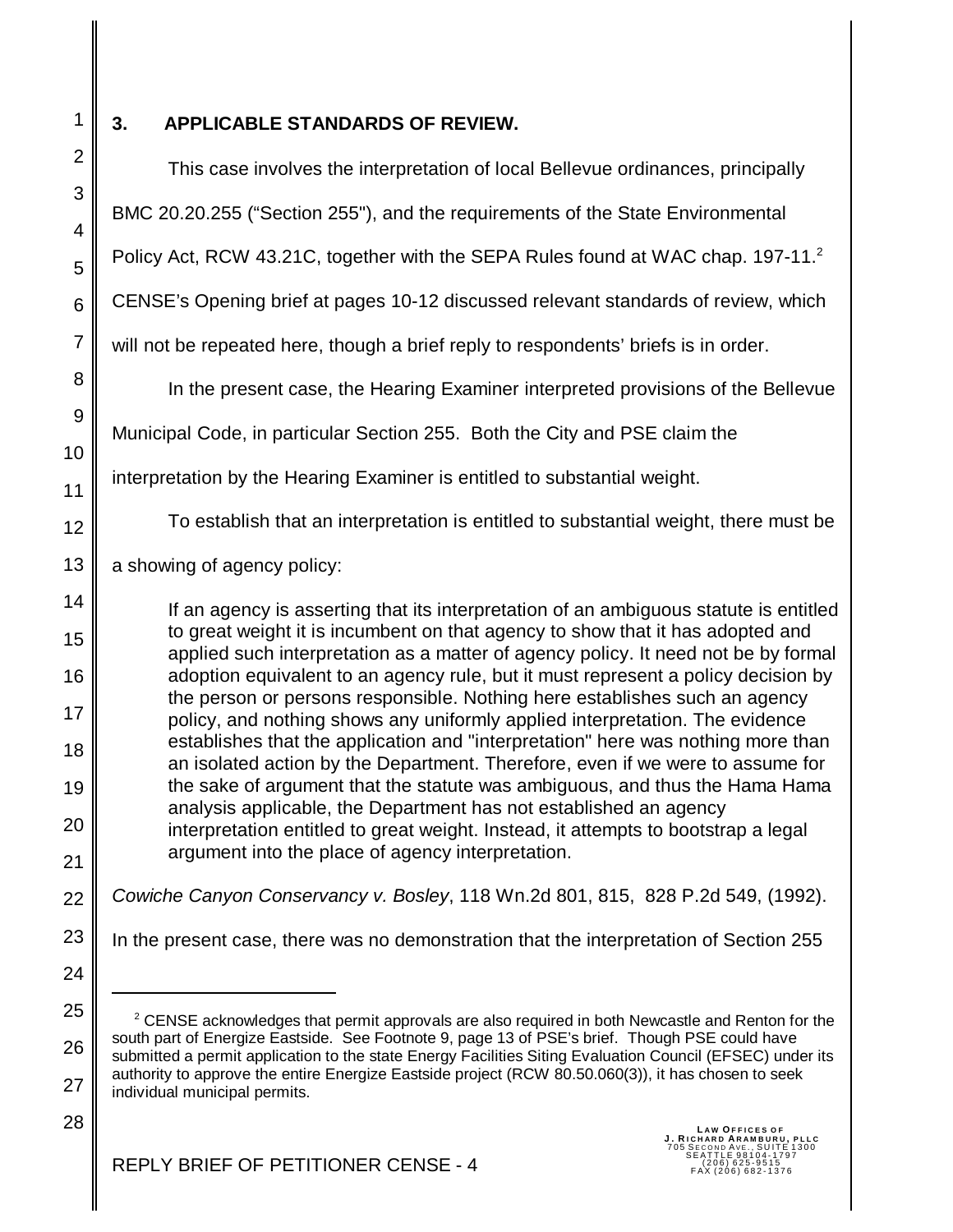by either Bellevue city staff or the Hearing Examiner was a matter of policy. Indeed, it appears this is the first time the City has applied Section 255 to any permit application. Further:

The settled rule of this court is that a statutory interpretation by an agency is not binding and will not be approved if inconsistent with the statute or its underlying policy.

*Weyerhaeuser Co. v. Cowlitz County*, 109 Wn.2d 363, 372. 745 P.2d 488 (1987)

(emphasis supplied). As previously noted, our courts "construe a municipal ordinance

according to the rules of statutory interpretation." *Ellensburg Cement Prods., Inc., v.*

*Kittitas County*, 179 Wn.2d 737, 743, 317 P.3d 1037 (2014). As discussed herein, the

decisions made by the City are at odds not only with established policy to protect

residential areas from the adverse impacts of electrical facilities, but with the

accompanying policy that permitting for such facilities be open and transparent.

Indeed, our Courts do not hesitate to step in where, referencing environmental statutes: "The result would be frustration rather than fulfillment of the legislative intent inherent in these acts." *Merkel v. Port of Brownsville,* 8 Wn.App. 844, 851. 509 P.2d 391 (1973). See Appendix B hereto.

As will be demonstrated herein, the City has misinterpreted and misapplied provisions of city code and state law.

## **4. THE HEARING EXAMINER FAILED TO REQUIRE THE APPLICANT TO PROVIDE BACKGROUND INFORMATION CRITICAL TO ASSESSING COMPLIANCE WITH BELLEVUE CODES.**

Both the City and PSE make clear in their briefs that the *raison d' etre* of PSE's transmission proposal is to address concern regarding "peak demand" for electricity on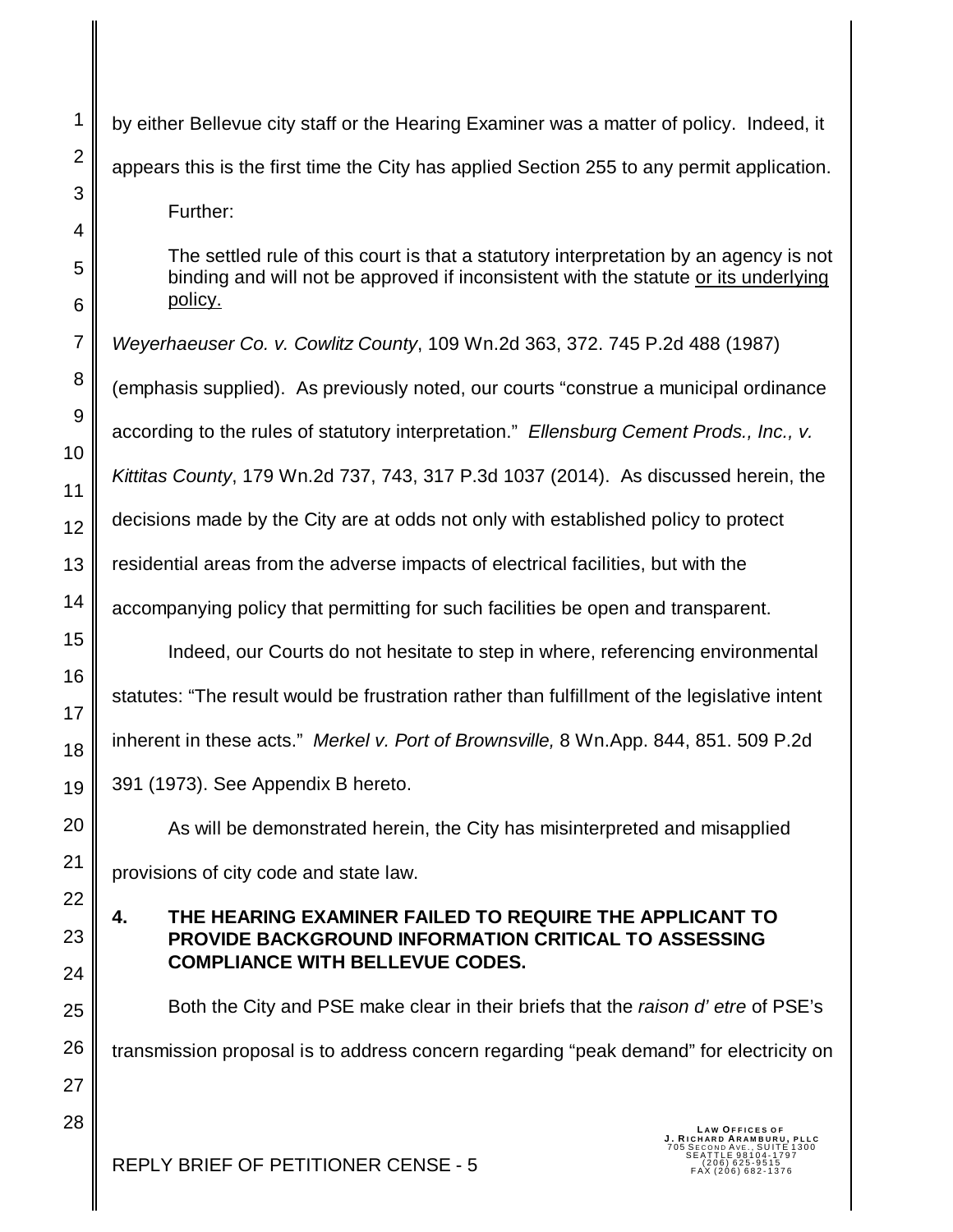the Eastside. As the City says:

"Demand is expressed in kilowatts or megawatts (kw or MW) and represents usage at a single point in time, much like a car's speedometer shows miles per hour at a precise moment in time. (Deleting citations). As required by the National Electric Reliability Corporation (NERC), PSE's determination of need for the Project is based on peak demand period, that is, *spikes in demand* due to winter cold snaps or summer heat waves, for example. (Deleting citations). PSE must plan to meet peak demand to avoid blackouts.

Brief at 10/23 to 11/2 (emphasis supplied). Similarly, PSE makes claims that "multiple

studies projected that the demand for electricity would exceed the capacity of the

backbone of the Eastside's transmission system as early as the winter of 2017, 2018

and the summer of 2018." Brief at 7/Footnote 6. PSE goes on to say that "summer

peak demand for power in 2017 did exceed our forecast summer peak demand for

2018" and said so again in August 2018. *Id.* The City places emphasis on a letter

written by Mr. Koch of PSE in June, 2018 (AR 5545) expressing concern over peak

demand. However, despite referencing its forecasts, PSE has never provided the actual

winter and summer peak electrical flow data for the Eastside area. As described

above, the WUTC, in reviewing PSE's IRP, has concluded that peak demand will be flat

or declining in the coming years.

The City essentially asserted that meeting peak demand was a matter of life and death:

If a system cannot meet peak demand, power outages affect everyone, including residential uses and critical support services like the hospitals, nursing homes, fire departments and police stations identified in the Stantec Report. AR 000026, 001872.

Brief at 11/11-12.

As noted above, PSE has routinely been "overly optimistic" in its forecasts of the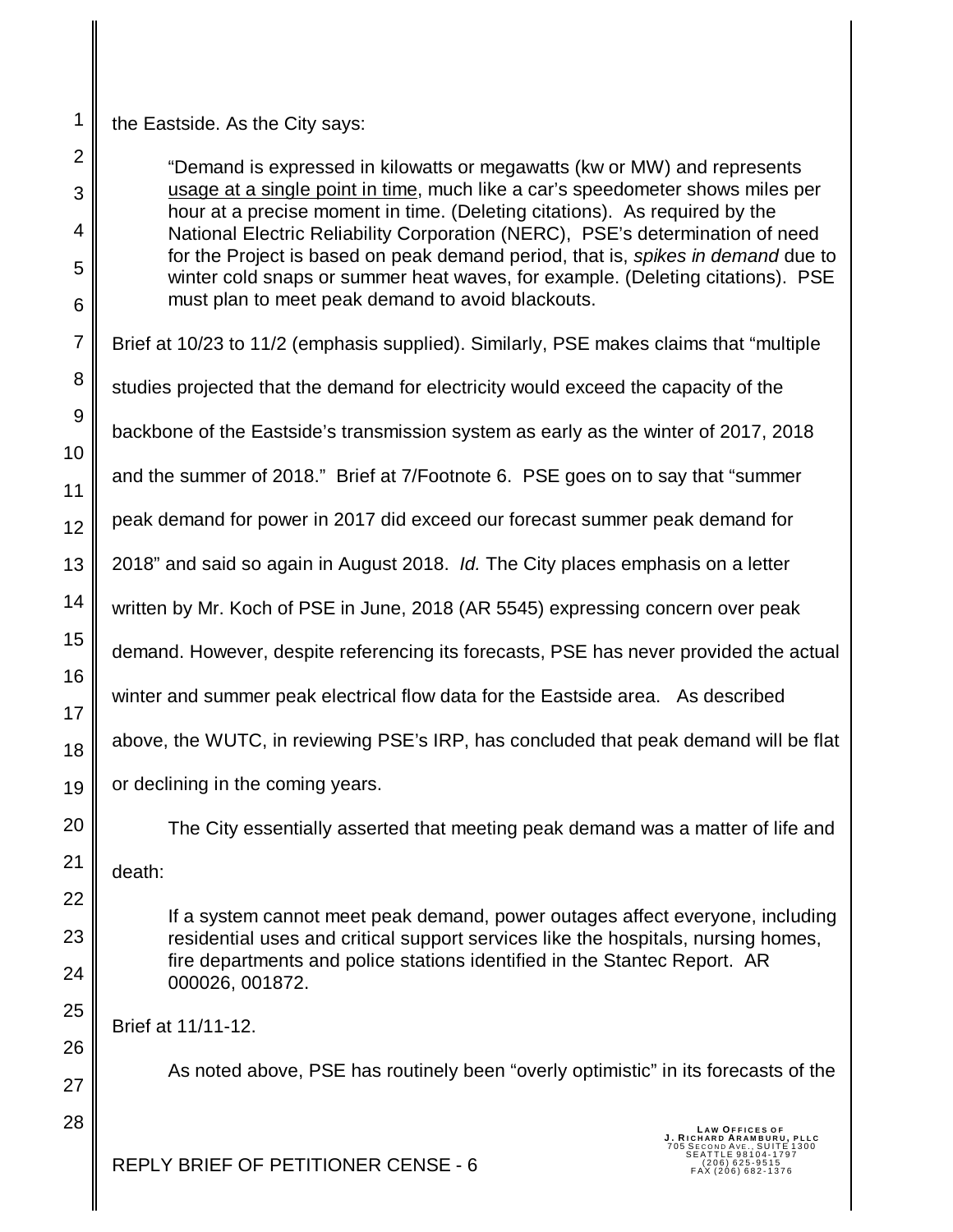future demand for electricity, as described by its regulator, the WUTC. Indeed, WUTC describes that PSE was forecasting aggressive growth, when actual consumption was declining, with differences between the two exceeding three percent per year for the period 2012-2014. AR 1123.

Based on the foregoing, prior to the hearing CENSE asked PSE to provide the *actual* peak loads for the system over the past six years to ascertain whether the "speedometer" actually displayed what PSE said it did. CENSE asked for actual peak usage for the various substations found on the Eastside for a single point in time. AR 1145. As Mr. Lauckhart described in his request, the substation data was recorded by PSE and readily available. AR 1147/11. Because the data covered substations with a large number of individual services, there were no concerns regarding invasion of privacy of individual electric consumers. *Id.*

Instead of readily turning over the information to confirm its growth predictions, PSE objected. The objection did not relate to the reliability of the data (which, as stated above, was regularly collected and essentially a business record) but rather that it, and only it, gets to decide whether the requirement of the code to demonstrate need has been satisfied. PSE continues these objections here. At page 28 of its brief, PSE says that once its engineer has reached a conclusion on need, "it has discharged (successfully audited) duty to demonstrate need in compliance with the regulations of the agency with authority to set transmission reliability standards." But then PSE goes on to say:

Neither CENSE nor the City, or by extension the Hearing Examiner, are charged with performing all the calculations required by federal regulations for needs assessment. The information sought by CENSE is accordingly not required for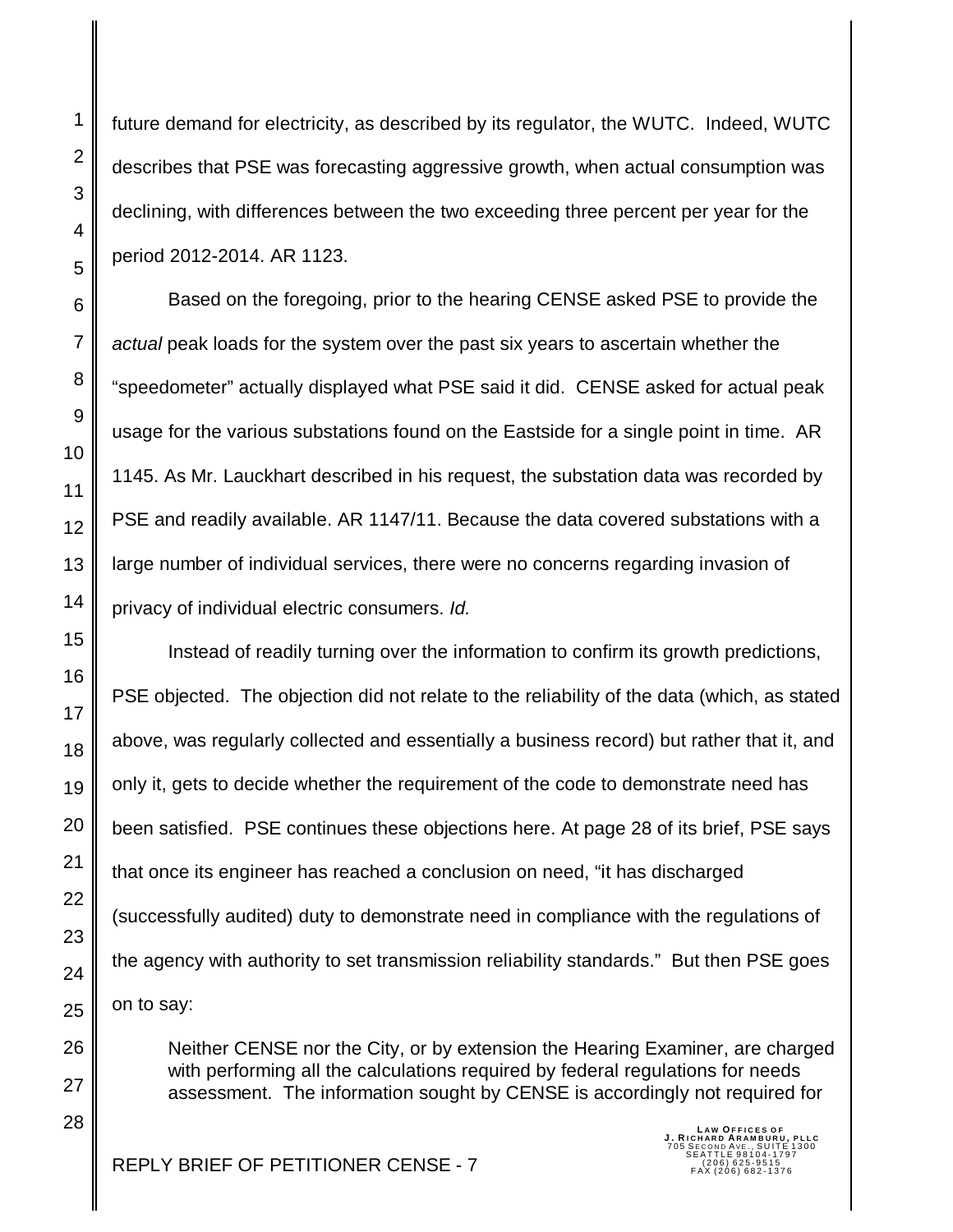the Hearing Examiner to discharge his duties.

*Id.* The response is essentially "it's none of your business" and we alone get to decide the issue of need.

| 5                       | However, Bellevue has made need the centerpiece of its regulation of electric                                                                                                                                                                                                                                       |
|-------------------------|---------------------------------------------------------------------------------------------------------------------------------------------------------------------------------------------------------------------------------------------------------------------------------------------------------------------|
| έ                       | facilities like Energize Eastside; indeed, its "Decision Criteria" in Section 255.E.3                                                                                                                                                                                                                               |
| 7                       | requires that: "The applicant shall demonstrate that an operational need exists to                                                                                                                                                                                                                                  |
| 3                       | require the location or expansion at the proposed site" to secure approval of an                                                                                                                                                                                                                                    |
|                         | electrical utility facility on a sensitive site. When the Bellevue City Council amended                                                                                                                                                                                                                             |
|                         | its comprehensive plan to make the very transmission line location at issue here a                                                                                                                                                                                                                                  |
| $\overline{\mathbf{r}}$ | "sensitive site" in new map UT7, the comprehensive plan explained that:                                                                                                                                                                                                                                             |
| 3<br>1                  | Map UT7 identified planned electrical facilities that have the potential to create<br>significant incompatibilities with Bellevue neighborhoods.                                                                                                                                                                    |
| 5                       | (Bellevue Comprehensive Plan page 131; see Appendix C, Excerpt from Utility Element                                                                                                                                                                                                                                 |
| έ                       | of Bellevue Comprehensive Plan). In that same paragraph, the Comprehensive Plan                                                                                                                                                                                                                                     |
| 7                       | states:                                                                                                                                                                                                                                                                                                             |
| 3<br>€                  | The early screening represented in Figure UT7 identified a list of facilities that<br>will require special regulatory siting scrutiny. This is intended to increase<br>transparency of the siting process for Puget Sound Energy and the public, while<br>also ensuring the utility's ability to meet system needs. |
|                         | (Emphasis supplied). PSE's claim (Brief at 28/10-17) that neither the City, the Hearing                                                                                                                                                                                                                             |
|                         | Examiner nor CENSE "are charged with performing all the calculations required by                                                                                                                                                                                                                                    |
| 3<br>1                  | federal regulations for needs assessment" essentially says any decisions regarding                                                                                                                                                                                                                                  |
| 5                       | need are vested in the applicant itself, eliminating "transparency" in the siting process.                                                                                                                                                                                                                          |
| έ                       | However, Section 255 itself says that for proposals on "sensitive sites," such as the                                                                                                                                                                                                                               |
| 7                       | project before the Court, "the applicant shall comply with all applicable decision                                                                                                                                                                                                                                  |
| 3                       | LAW OFFICES OF<br>J. RICHARD ARAMBURU, PLLC<br>ND AVF<br>ATTLE 98104-1797<br><b>REPLY BRIEF OF PETITIONER CENSE - 8</b><br>206) 625-9515<br>206)682-1376                                                                                                                                                            |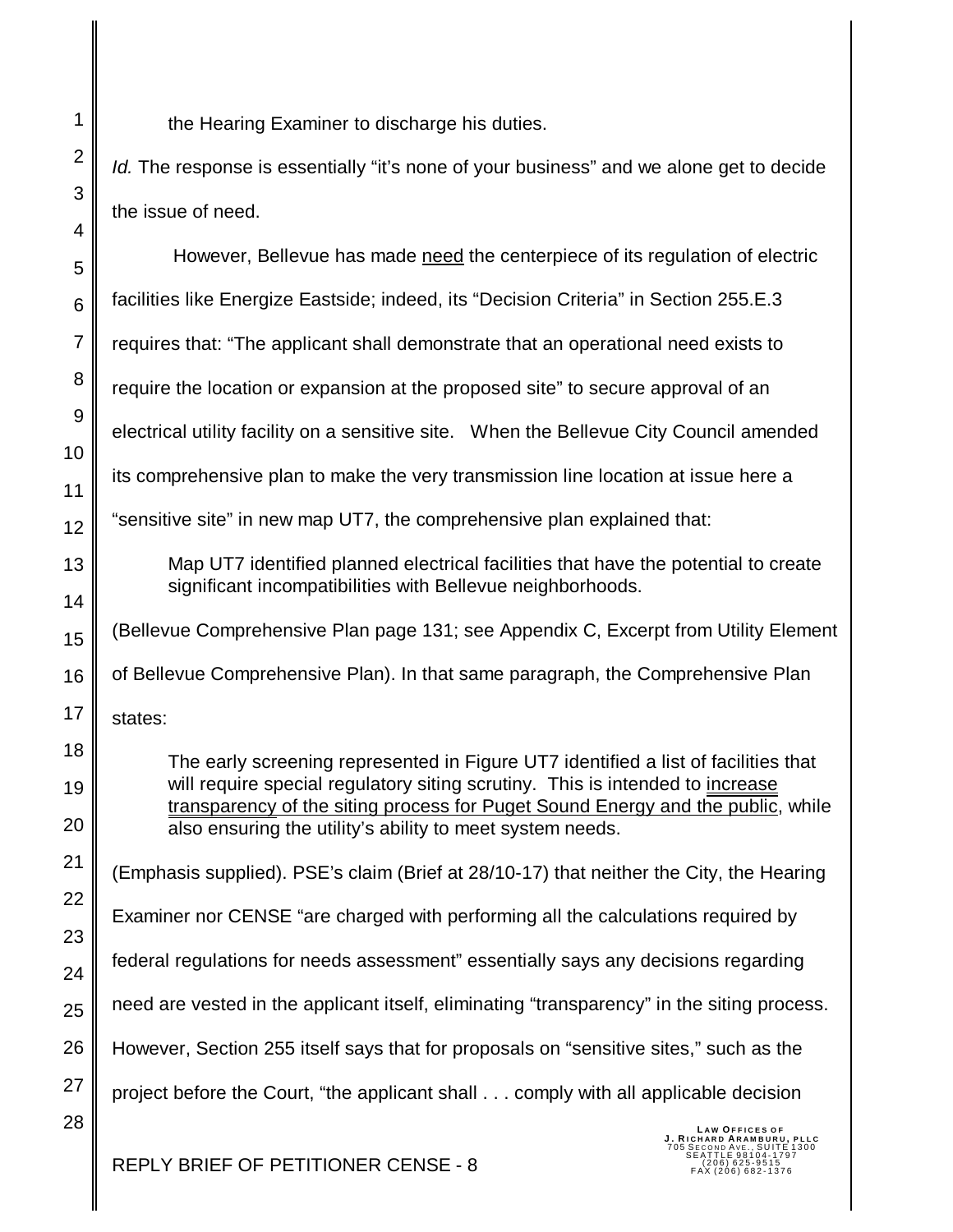criteria. . . ." Section 255.C.1.c.

But if PSE thought the inquiry into need was beyond the purview of the City, and that it was somehow preempted by other regulations, it needed to challenge the regulations when they were adopted:

The language in the GMA is clear and unequivocal. Comprehensive plans and development regulations, including their amendments, are presumed valid upon adoption. RCW 36.70A.320(1). Should a party wish to challenge adopted plans or regulations, it must petition the growth board for review. RCW  $36.70A.280(1).<sup>3</sup>$ 

*Town of Woodway v. Snohomish County,*180 Wn.2d 165, 174, 322 P.3d 1219 (2014). Failure to challenge regulations immediately after their adoption<sup>4</sup> means they are presumed valid; PSE cannot refuse to supply information regarding need and cannot claim it is the sole arbiter of this criterion for project approval.

Next PSE, but not the City, claims that the Bellevue Hearing Examiner does not have the authority to compel the production of information or documents. Brief at 25- 26. The established Rules of Procedure of the Hearing Examiner provide that the Examiner has the authority to issue subpoenas for the attendance of witnesses and/or the production of documents. See CENSE Opening Brief at 16/21-26. PSE argues that the Examiner has overstepped his authority by adopting this rule contrary to BMC 3.68.250.D. However, PSE ignores the broad authority granted to the Examiner to "prescribe rules and regulations concerning procedures for hearings and other proceedings, subject to confirmation by the city council. . ." BMC 3.68.250.D. PSE

 $3$  Challenges to comprehensive plans and/or development regulations must be filed within 60 days of the date the adopting ordinance is published. RCW 36.70A.290(2).

<sup>&</sup>lt;sup>4</sup> Section 255, regulating electrical facilities, was adopted by Bellevue Ordinance 5805 in March, 2009. See Attachment B to CENSE' Opening Brief.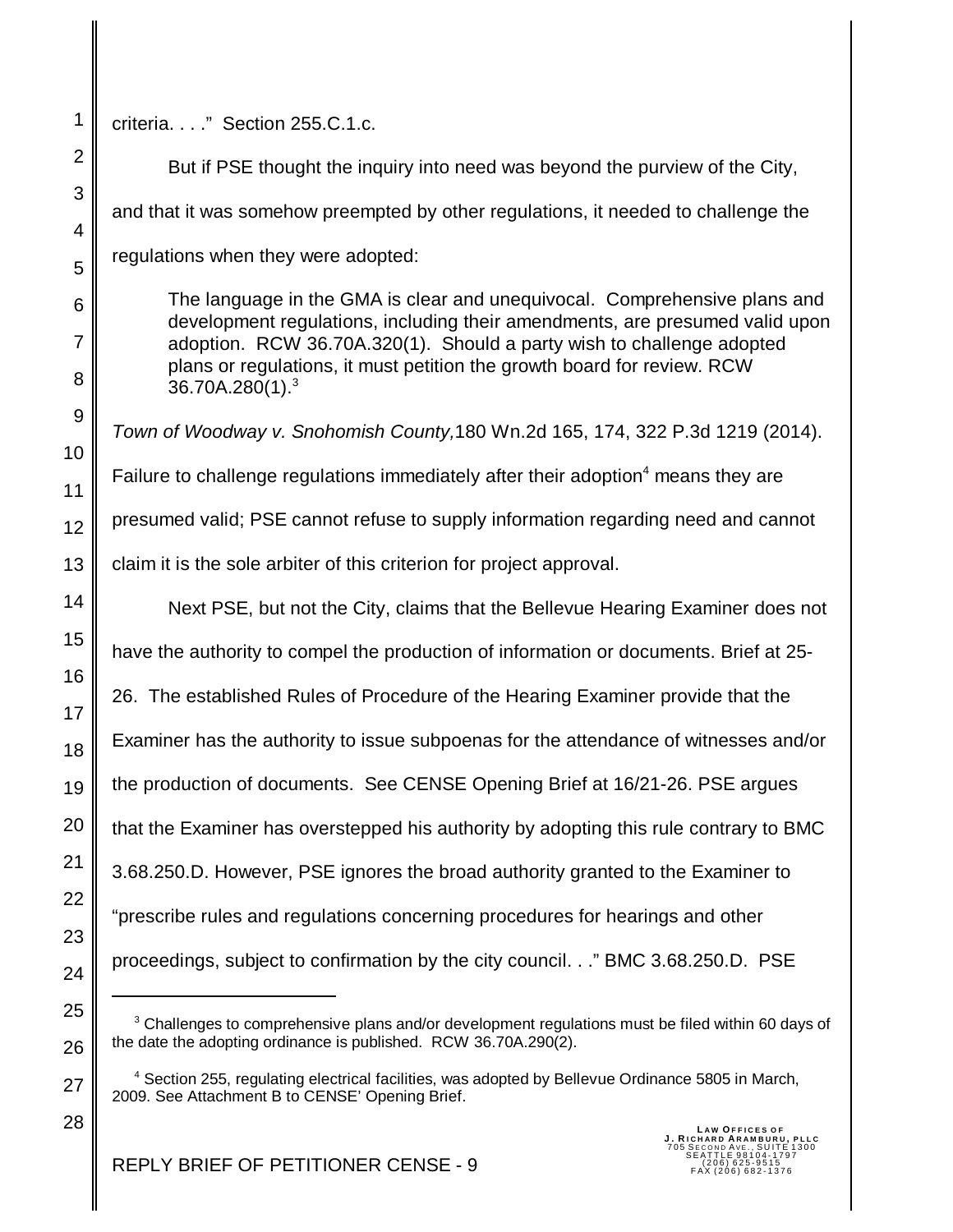1

2

3

fails to distinguish between subpoenas for documents and persons, both of which may be necessary "to assure and expand principles and due process in public hearings. . ." as provided in BMC 3.68.200.

In addition, there is no basis to charge the Hearing Examiner with exceeding his powers when the rules are published well before the hearings in question. As noted in BMC 3.68.250, rules are subject to confirmation by the city council and PSE offers no evidence that the rules were not confirmed in accordance with the city's process.

The adopted and published Hearing Examiner Rules of Procedure must be considered valid by this court.

In summary, basic data concerning actual electric energy use are not only relevant to, but essential to evaluate whether the Energize Eastside project is "needed" under the terms of Section 255. The failure of the City to order production of this basic information demonstrates that it failed to follow the prescribed process for review, its decision is an erroneous interpretation of the law, not supported by substantial evidence and is a clearly erroneous application of the law to the facts under LUPA, RCW 36.70c.130(1)(a),(b),(c) and (d). Reversal and remand is required under RCW 36.70C.140.

**5. THE CITY'S DECISION FAILED TO COMPLY WITH THE CRITERIA OF SECTION 255.**

5.1 Approval of only one piece of the Energize Eastside proposal violates established rule against segmentation of a single project.

At pages 21-35 of its opening brief, CENSE described why the decision of the City failed to comply with the terms of Section 255. The simple and fundamental failure is that PSE and the City illegally segmented the single Energize Eastside project into **LAW OFFICES OF<br><b>J. RICHARD ARAMBURU, PLLC**<br>705 SECOND AVE., SUITE 1300<br>SEATTLE 98104-1797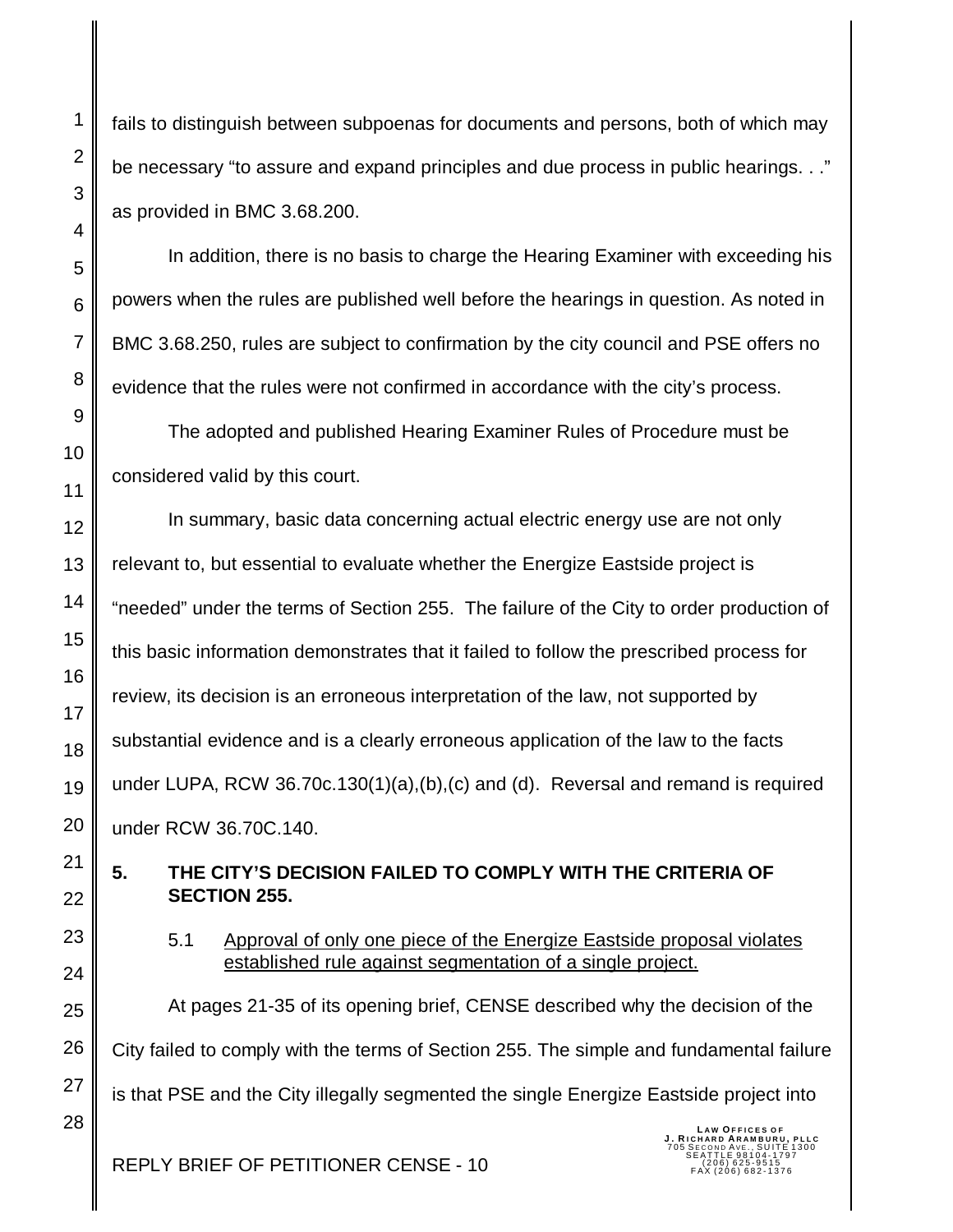two parts and thereafter never gave serious consideration to the actual segment PSE applied for, the truncated 3.3 mile South Bellevue Segment. The City brief at 30-39 and PSE's at 30-36 contend the City's decision making was consistent with city regulations.

The fundamental premise of respondents' arguments is that the Court should essentially disregard the contention that the only action before the City is the 3.3 mile South Bellevue Segment and should instead shift its attention to the entire "Energize Eastside" project. Indeed PSE begins its section of the brief on this subject by saying that:

The Energize Eastside Project is a 16-mile transmission system project to addresses (sic) an existing transmission deficiency throughout the Eastside. . . . Brief at 30/3-5. PSE goes on to say that the whole project - 16 miles - is essential to resolving perceived energy deficiencies on the Eastside (if there are any- see pages 2-3 above). If this is true, why is the project divided into two parts? The official explanation from PSE is that, to protect customer reliability, "PSE must ensure that electricity continues to flow to the Lakeside substation from at least the north or the south at all times." Brief at 13/13-15. PSE says this problem is tied to permitting as follows:

As a consequence of these practical limitations, PSE has designed its construction and permitting approach to provide a consistent source of electricity to the Lakeside substation during all phases of the transmission line upgrade. Id. During the construction of the south phase, the Lakeside substation will be served from the north and likewise, once the south phase is complete, it will be served from the upgraded south portion while the north half is constructed. In practical terms, this means applying separately for Bellevue south permits (and permits from the cities of Renton and Newcastle) prior to permitting the north end permits from Bellevue and Redmond.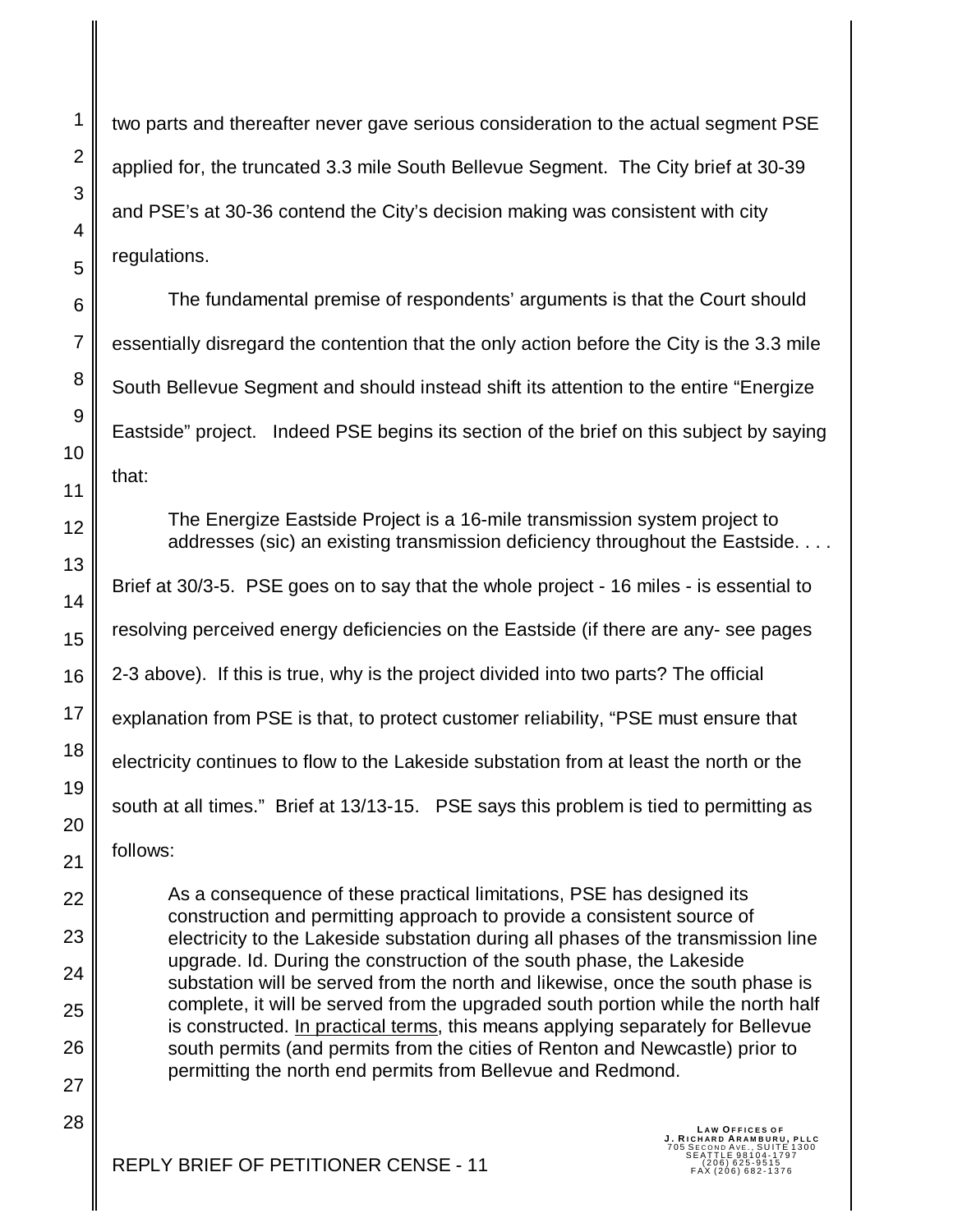Brief at 13/1-9. But why are two permits necessary to building one line? What indeed are these "practical terms?" A single unified permit would allow constructing the whole (16 mile) line, with PSE divvying up its construction as it sees fit, south-north, northsouth, or any other way they like. The "practical terms" are served by a single permit. The additional "practical term" is timing. Both PSE and the City contend that there are very serious concerns with the failure to complete the project; the City says : If a system cannot meet peak demand, power outage affect everyone, including residential and the critical support services like the hospitals, nursing homes, fire department and police stations in the STantec Report. AR 000026,001872. Brief at 11/10-11. The support of these "critical support services" indicates it is imperative to move as rapidly as possible to finish the electrical infrastructure. However, when, PSE posted on its website in August, 2017, that it was intending to file a permit application for only the South Bellevue Segment, but not proceed with the longer north segment, CENSE immediately filed a letter with the City objecting to the segmentation of the project and requested Bellevue and other cities "to decline to accept piecemeal permits for this project." Letter of August 31, 2017, AR 13259. As noted in that letter, when PSE filed this permit, they said: "we anticipate submitting permits for the northern portion later this year." AR 13260. The City of Bellevue overruled CENSE's objection and accepted the South Bellevue Segment permit application on September 8, 2017. City brief at 11/13. Later in September, 2017, PSE stated it "anticipates submitting permits for the north portion in Bellevue and Redmond in late 2017-early 2018." AR 13689. Even though these objections had been raised and PSE had stated its intention to apply for the remainder of the northern line, in December, 2017, PSE said that it didn't even have a timetable for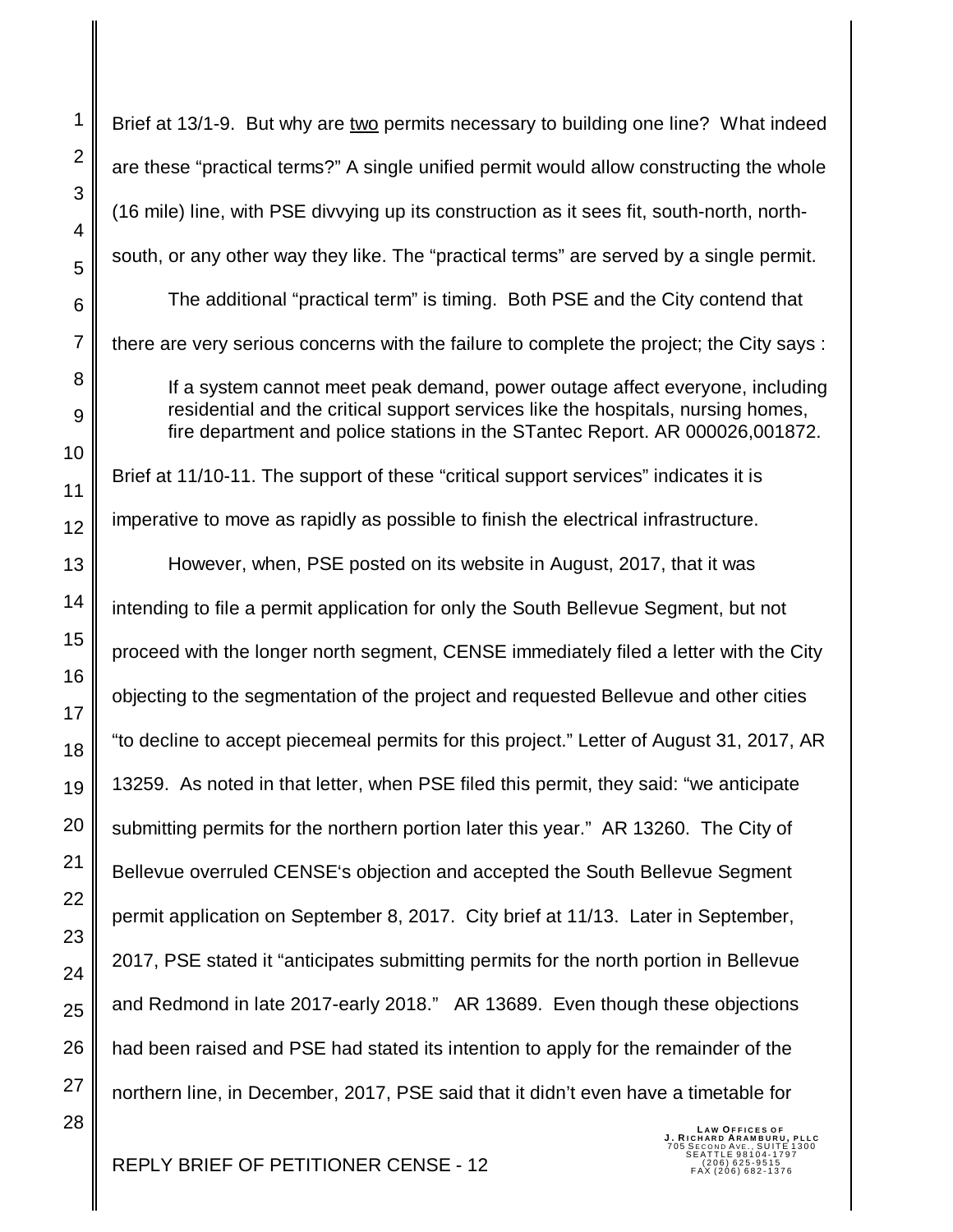1 2 3 4 5 6 7 8 9 10 11 12 13 14 15 16 17 18 19 20 21 22 23 24 25 26 applying for the north part of the project. AR 1107. When CENSE filed its motion to the Hearing Examiner to combine permit review for the two segments in February, 2019, PSE admitted in the PSE Response in Opposition to Motion to Continue and Consolidate Hearings, AR 970, that it had no plans prepared for the north segment, referring at AR 984 to ¶¶17-20 of its included declaration by PSE 's "Director of Electrical Operations" Dan'l Koch, where he stated: PSE has not yet completed an application for the transmission segment running from the proposed Richards Creek substation north and cannot accurately estimate the timing of this additional submittal until additional work permitting the Project's south half is complete. Given that PSE estimates it will only take nine months to build the entire south segment down to Renton (AR 6866), including its new Richards Creek substation, it is difficult to accept continuing claims that the project is urgently needed when PSE has not even bothered to apply for the north line. Indeed the "practical terms" mentioned by PSE are much more about permitting strategy than project construction.<sup>5</sup> By segmenting the project into two parts, it gains a major advantage in project permitting. First, it eliminates dealing with opposition to the project along the north segment in its initial permitting. As described in the CENSE notebook, the north segment is 5.1 miles in length and traverses a route that is almost exclusively residential in character. AR 13956-13965. By limiting its first permit to just the shorter South Bellevue Segment, it shuts off opposition to the project that may come from persons and <sup>5</sup> As described at page 7, footnote 3 of CENSE's Opening Brief, PSE includes all costs on this project

27

28

in its customer rate base and is alloted a 9.8% return on its investment. PSE is a for-profit company intended to provide steady returns to foreign institutional investors.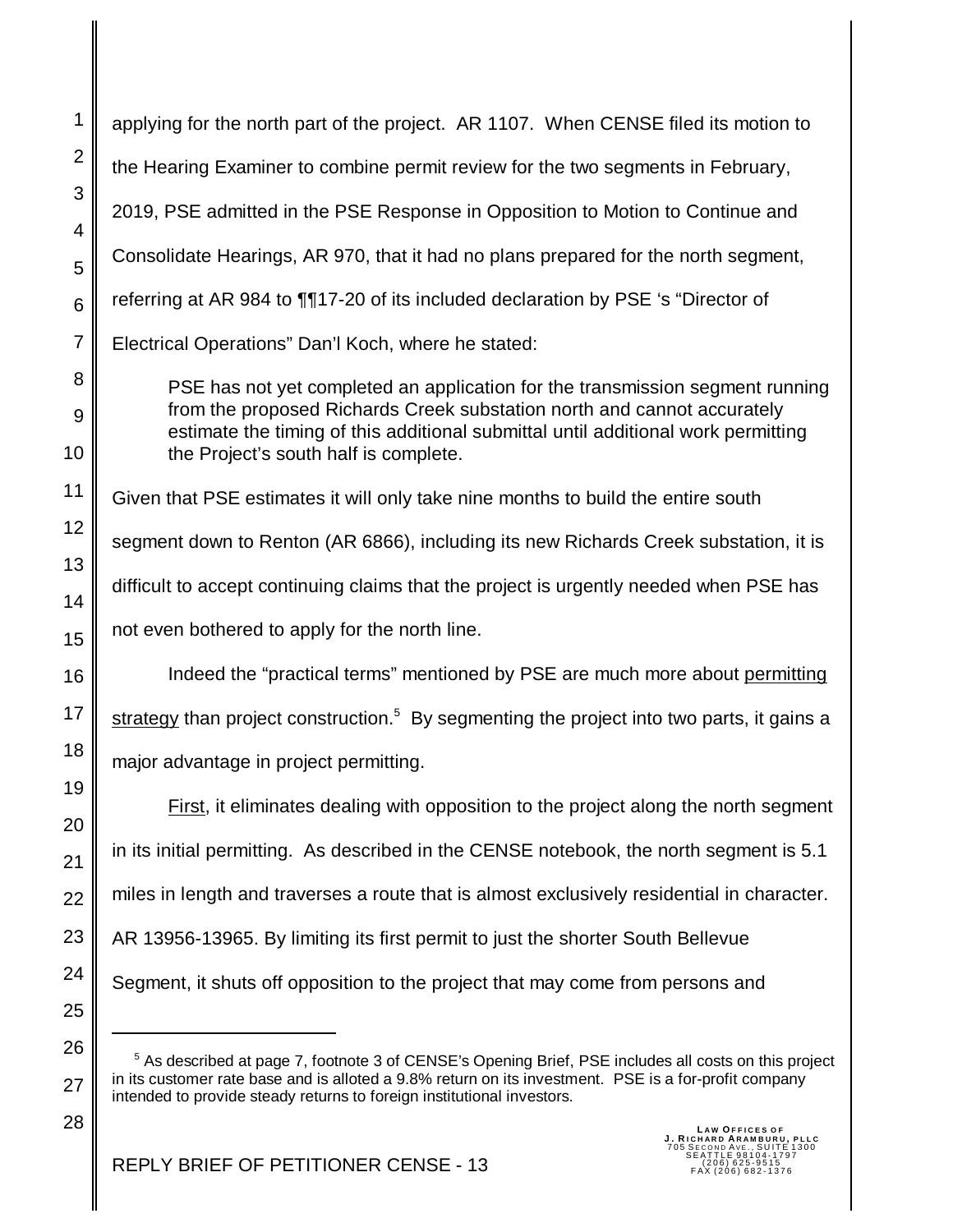1 2 3 4 5 6 7 8 9 10 11 12 13 14 15 16 17 18 19 20 21 22 23 24 25 26 27 28 organizations along the north segment. Indeed, the route that PSE proposes to the north, but has carefully not applied for, runs through the jurisdictional area of the *East Bellevue Community Council* (EBCC), which is a "community municipal corporation." See discussion in CENSE's Opening Brief at pages 28-30. The EBCC is described in *City of Bellevue v. East Bellevue Community Council*, 138 Wn.2d 937, 944-45, 983 P.2d 602, (1999): RCW 35.14 provides that a community council elected by qualified voters residing within the service area governs a community municipal corporation. RCW 35.14.020. These elected officials have a significant role in determining land use regulations within the community municipal corporation. As the court notes, the approval/disapproval authority is not limited to zoning and comprehensive plans: The statute additionally grants such authority with regard to conditional use permits, special exceptions and variances, subdivision ordinances, subdivision plats and planned unit developments. 138 Wn.2d at 945 (emphasis supplied). The current application is for a conditional use permit, which is within EBCC's purview. See Section 255.C.1. The whole purpose of the creation of community councils is to allow residents control of local land use decisions: The obvious purpose of the statute is to place final decision-making power in the community council where land use regulations affecting property within its jurisdiction are concerned. RCW 35.14.040 provides a community council with authority to independently determine whether to approve or disapprove land use legislation affecting territory within its jurisdiction, in keeping with the Legislature's intent to allow local level decision-making. *Id.* (emphasis supplied). As the Court makes clear, the EBCC does not have to show the City's decisions were illegal in some respect, it acts as an independent decision-**LAW OFFICES OF<br><b>J. RICHARD ARAMBURU, PLLC**<br>705 SECOND AVE., SUITE 1300<br>SEATTLE 98104-1797 REPLY BRIEF OF PETITIONER CENSE - 14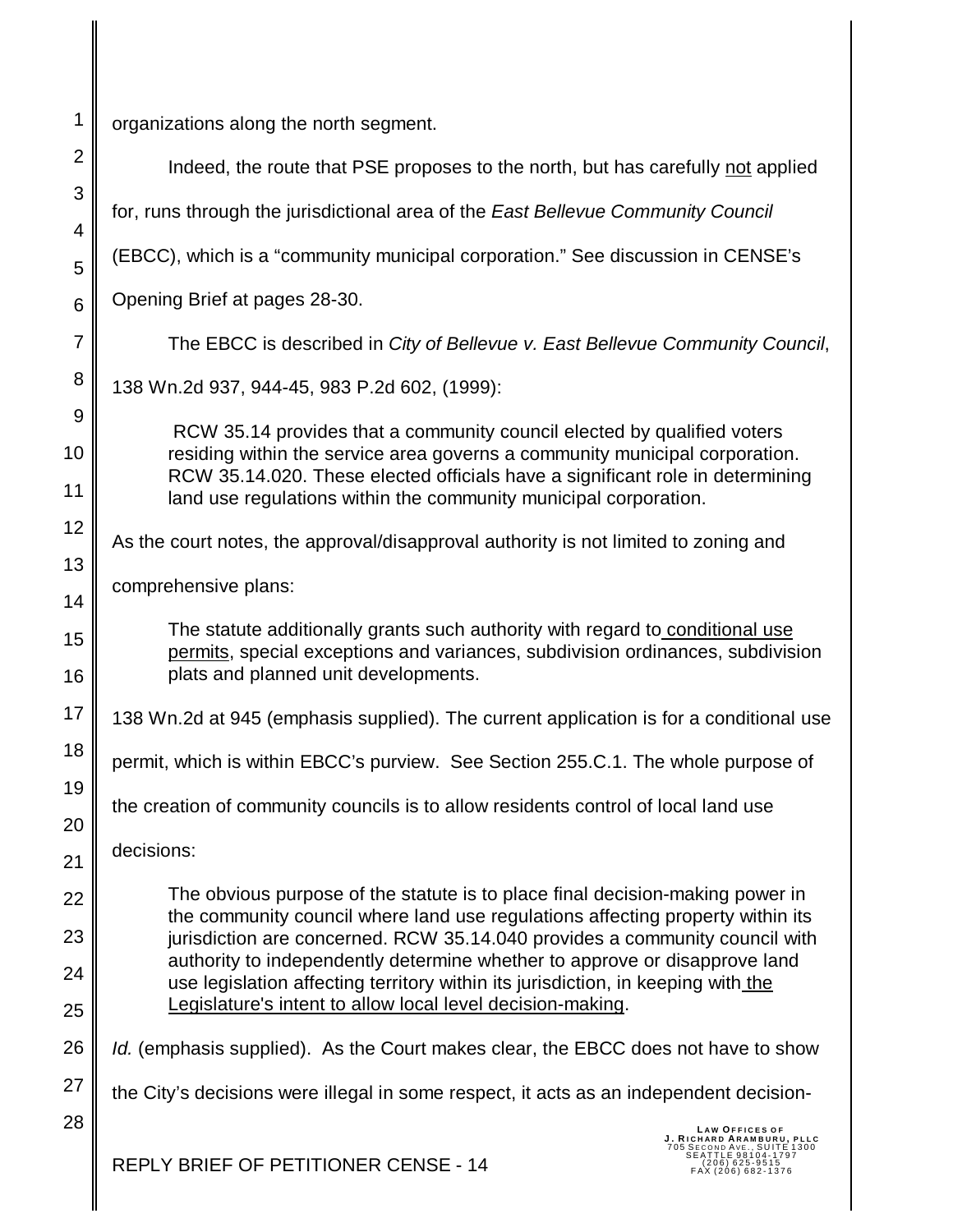maker. 138 Wn.2d at 964.

| $\overline{2}$ | The City of Bellevue effectively supports the bifurcation and the shutting off of                                                                                                                                    |
|----------------|----------------------------------------------------------------------------------------------------------------------------------------------------------------------------------------------------------------------|
| 3              | the legal rights of the EBCC, together with the rights of residents in the EBCC                                                                                                                                      |
| $\overline{4}$ | jurisdictional area. <sup>6</sup> In response to the concerns expressed in CENSE's opening brief                                                                                                                     |
| 5<br>6         | that the segmentation of the project prevents EBCC from effectively reviewing the                                                                                                                                    |
|                |                                                                                                                                                                                                                      |
| $\overline{7}$ | Energize Eastside project, the City slams the door:                                                                                                                                                                  |
| 8              | However, PSE's CUP for the South Bellevue Segment is not within EBCC's<br>jurisdiction; the EBCC does not have permitting authority over this land use                                                               |
| 9              | decision; and the City cannot force a land use review process that is                                                                                                                                                |
| 10<br>11       | inconsistent with state law and City Code based on CENSE's opposition to the<br>Project.                                                                                                                             |
| 12             | Brief at 39/1-5.                                                                                                                                                                                                     |
| 13             | In short, mission accomplished for PSE and the City: divide what is admittedly a                                                                                                                                     |
|                |                                                                                                                                                                                                                      |
| 14             | single project into two parts so everyone north of the new Richard's Creek Substation                                                                                                                                |
| 15             | (some 5.1 miles) is out of the project discussion.                                                                                                                                                                   |
| 16<br>17       | This leads to the second defect in segmentation of the project. On page 7 of its                                                                                                                                     |
| 18             | brief, the City cites the section of the FEIS discussing "Construction Phasing and                                                                                                                                   |
| 19             | Schedule." Brief at 7. The cited section states:                                                                                                                                                                     |
| 20             | The project is expected to be built in phases, with the south end (from the                                                                                                                                          |
| 21             | Talbot Hill substation to the proposed Richards Creek substation) being the first<br>phase, followed by the north phase as design, permitting and energization of                                                    |
| 22             | the south phase would allow.                                                                                                                                                                                         |
| 23             | Brief at 7/8-9 (emphasis supplied). In short, by the time the "north phase" comes up for                                                                                                                             |
| 24             |                                                                                                                                                                                                                      |
| 25             | <sup>6</sup> As might be expected, the City often bristles with another decision maker in its realm, as evidenced                                                                                                    |
| 26             | by the litigation between it and the EBCC described herein. Though the City is a party here by virtue of it<br>being the entity that made the land use decision at issue (RCW $36.70C.040(2)(a)$ ), it has become an |
| 27             | aggressive defender, even an advocate, of PSE's project, offering a likely preview of its review when the<br>North Segment is submitted for approval.                                                                |
| 28             | LAW OFFICES OF<br>J. RICHARD ARAMBURU, PLLC<br>5 SECOND AVE., SUITE 1300<br>SEATTLE 98104-1797                                                                                                                       |

1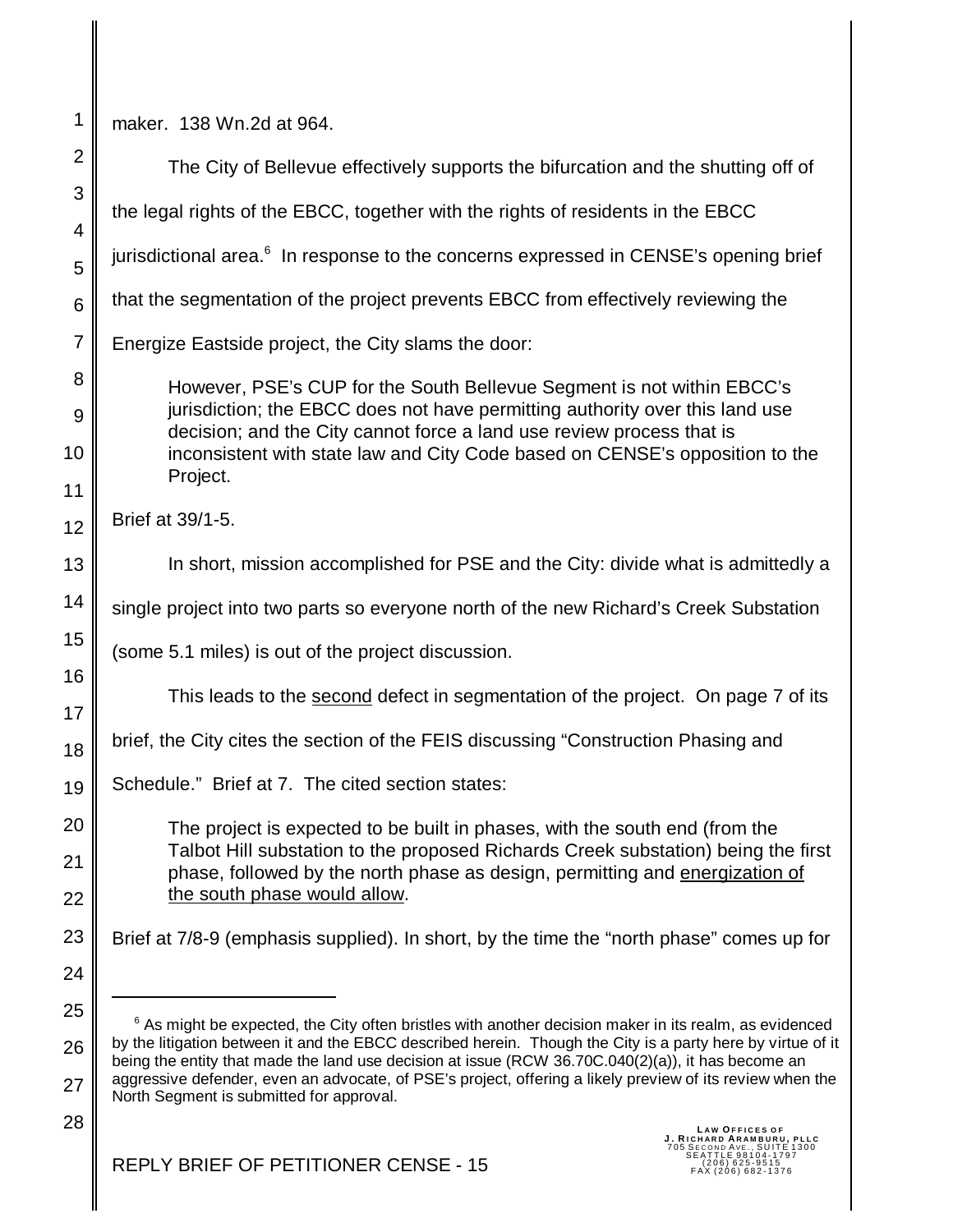compliance with Section 255 (code-required permit application, public comments, staff review and public hearings), PSE will have the South Bellevue Segment completely built and "energized" (transferring electricity). Not only will the physical structures (substation and lines) be built, but there will be a massive monetary investment in place.<sup>7</sup> The City supports claims that PSE will certainly finish the project and there is no evidence that "PSE has abandoned the project." Indeed, the City identifies that the Richards Creek substation (part of the South Bellevue Segment) "is the 'driving piece' of PSE's CUP proposal and will 'step down' bulk electricity to provide service throughout the Eastside." PSE will certainly be arguing that it cannot turn back or consider another alternative in the face of its large financial investment.

Third, the City confirms that the City has decided, in the proceeding for the South Bellevue Segment alone, that the Section 255 criteria are met for the entire Energize Eastside project. In the introduction to its brief, the City makes clear that it has concluded it is passing on the entire project; at page 9, lines 7-9, the City states:

Between 2012 and 2015, PSE and the City commissioned three studies that confirmed PSE's stated need for the Energize Eastside project.

Under the rubric of approving just the South Bellevue Segment segment, PSE and the City have passed judgment on the whole project.

And yes, after the South Bellevue Segment is built, and PSE finally gets around to filing a permit application for the north segment, a staff report will be issued, notice for comments sent to the residents along the 5.1 mile line inviting them to a public

<sup>7</sup> As described in Footnote 3, page 7, of its opening brief, PSE has spent *\$55,000,000* on the project through 2017, even before any physical work has been undertaken. Unlike private land developers PSE can ask all these costs be repaid by its customers by adding the cost to the rate base. *Id.*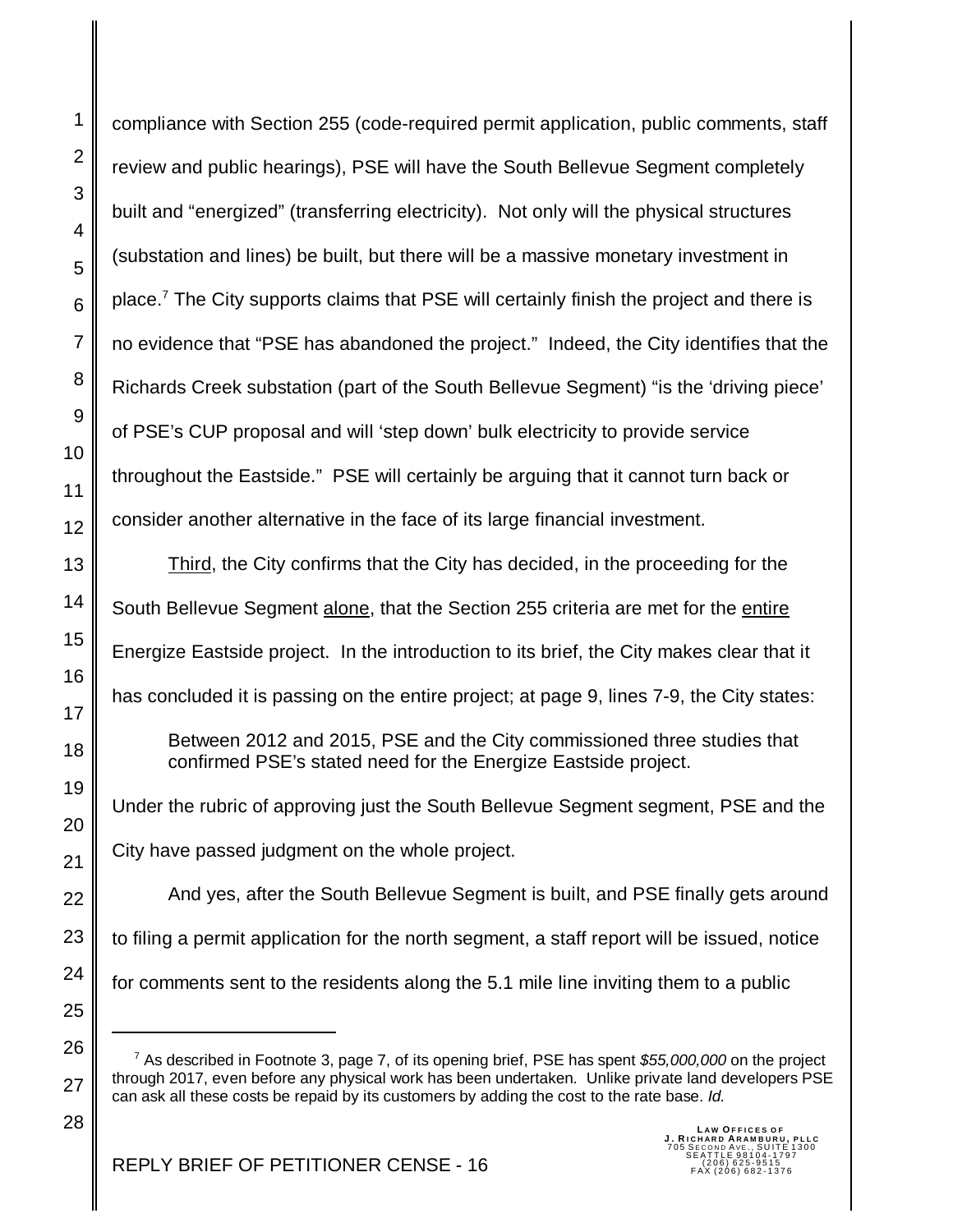hearing duly set and presided over by a local Bellevue official, but will the process be fair? Will the public hearing be meaningful? Will it meet the fundamental test of fairness set forth in *Smith v. Skagit County*, 75 Wn.2d 715, 740, 453 P.2d 832 (1969)? A public hearing must, to be valid, meet the test of fundamental fairness, for the right to be heard imports a reasonable expectation of being heeded. Just as a

hearing fair in appearance but unfair in substance is no fair hearing, so neither is a hearing fair in substance but appearing to be unfair. (Emphasis supplied). Given the issuance of the permit for the South Bellevue Segment, its likely completion (at substantial expense), and significant monetary investment, will a participant in the hearing for the north segment feel that she or he

has "a reasonable expectation of being heeded" when she or he attends the public hearing?

Indeed, these significant issues were the basis for the decision of the Court of Appeals in *Merkel v. Port of Brownsville*, 8 Wn.App. 844, 509 P.2d 390 (1973), as discussed in CENSE's opening brief at pages 32-35. In *Merkel*, 8 the court prohibited work on the uplands area before the issuance of permits under the Shorelines Management Act, chap. 90.58 RCW. The court concluded that "there is nothing in the record before us to indicate that the contemplated construction has ever been anything but one project." 8 Wn.App. at 850. The City readily confirms that "the Energize Eastside project is a single project . . ." Brief at 37/24. In the present case, not only is Energize Eastside one project, but PSE says "building the south segment alone" would leave customers "at risk of unplanned outages." Brief at 39/3-9.

The "segments" of the Energize Eastside system proposal are far more

<sup>8</sup> A full copy of the *Merkel* decision is attached for the Court's ready reference at Appendix B.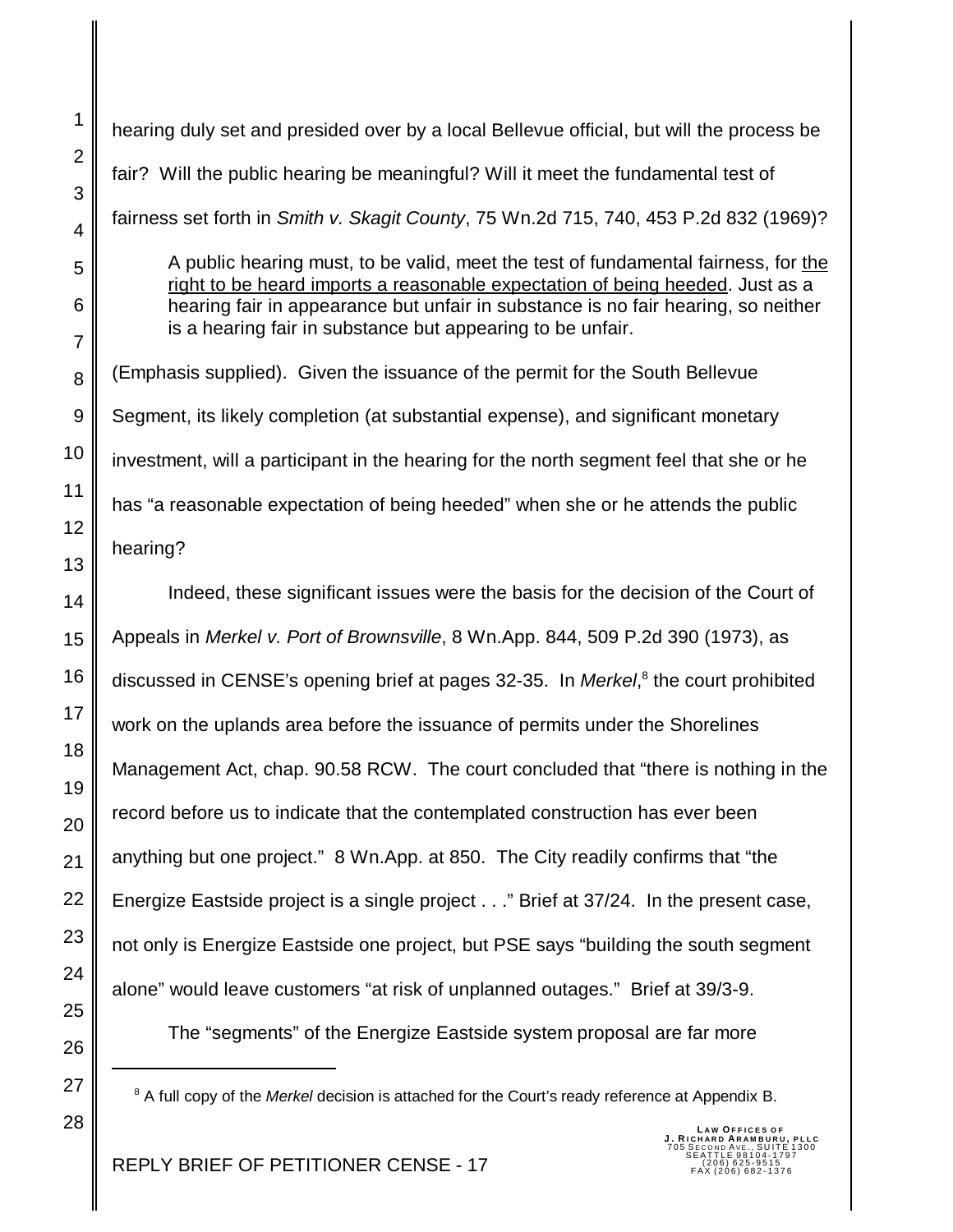| interrelated than the marina and uplands project were in Merkel. Nonetheless,                                                                                         |
|-----------------------------------------------------------------------------------------------------------------------------------------------------------------------|
| respondents claim Merkel does not apply to the present facts. They are incorrect.                                                                                     |
| First, the City claims because it and PSE have (allegedly) complied with SEPA,                                                                                        |
| there are no segmentation issues present: "SEPA prohibits the practice of conducting                                                                                  |
| environmental review of later segments until construction begins." Brief at 37/12-13.                                                                                 |
| That was exactly the argument explicitly rejected in Merkel; there the Port claimed it                                                                                |
| had complied with SEPA and could move forward with its project:                                                                                                       |
|                                                                                                                                                                       |
| It is the position of the Port of Brownsville that SEPA governs the entire project<br>and that, once having complied with its provisions, the Port may proceed to cut |
| the trees and clear the uplands without regard to whether or not the permits<br>required by SMA have been issued. The Port argues that because no                     |
| objections have been raised to the revised environmental impact statement,<br>there is nothing further for it to do.                                                  |
|                                                                                                                                                                       |
| 8 Wn. App. at 850. This argument was decisively rejected by the Merkel court:                                                                                         |
| To accept the Port's argument would require us to close our eyes to the obvious<br>interrelation of this project upon the wetlands and adjacent uplands areas.        |
| There is nothing in the record before us to indicate that the contemplated<br>construction has ever been anything but one project.                                    |
| ld.                                                                                                                                                                   |
| Second, PSE claims, admitting their intentional segmentation, that "land use                                                                                          |
| permitting" is not subject to rules against segmenting a single project for review. PSE                                                                               |
| Brief at 31-34. The City makes a similar argument in its brief at page 37-39. The                                                                                     |
|                                                                                                                                                                       |
| argument is based on the proposition that because Merkel dealt with compliance with                                                                                   |
| the Shorelines Management Act, the deficiency discussed in Merkel does not apply to                                                                                   |
| other land use permitting, such as permitting under Section 255. This is also incorrect.                                                                              |
| As Merkel confirmed, the Shorelines Management Act "establishes a permit                                                                                              |
|                                                                                                                                                                       |
| <b>LAW OFFICES OF</b><br>J. RICHARD ARAMBURU, PLLC<br>705 SECOND AVE., SUITE 1300                                                                                     |
|                                                                                                                                                                       |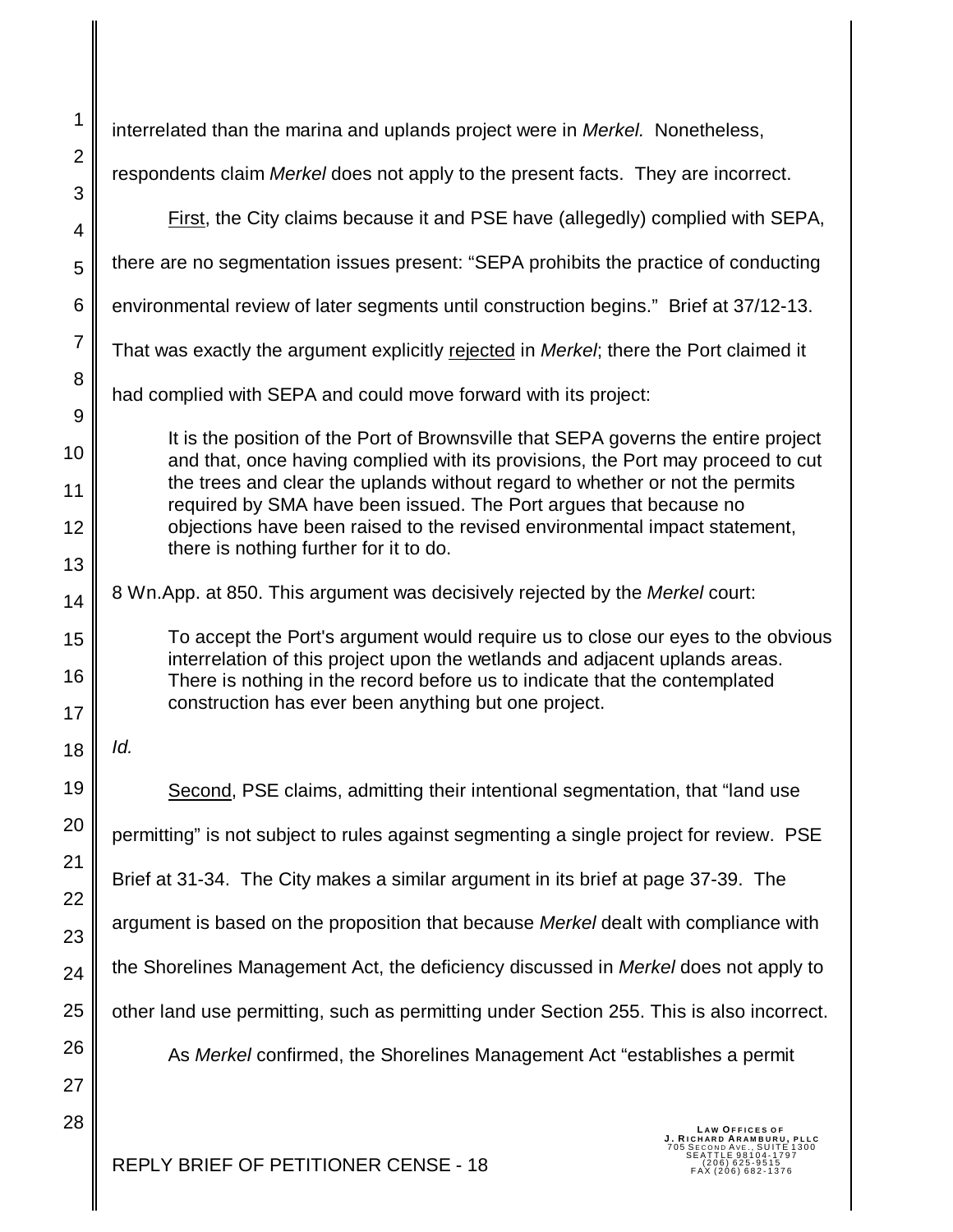| 1                   | system" to "control" development within the shoreline zone. 8 Wn.App. at 849. The                                                                                                                                                                                                                                                                      |
|---------------------|--------------------------------------------------------------------------------------------------------------------------------------------------------------------------------------------------------------------------------------------------------------------------------------------------------------------------------------------------------|
| $\mathbf{2}$<br>3   | permit system is regulated by "master programs" adopted by local government. Id. At                                                                                                                                                                                                                                                                    |
| 4                   | the time of the litigation the defendant Port of Brownsville had "not obtained all of the                                                                                                                                                                                                                                                              |
| 5                   | permits required by the SMA." 8 Wn.App. at 850.                                                                                                                                                                                                                                                                                                        |
| 6                   | In Bellevue, the City adopted special regulations controlling electrical utility                                                                                                                                                                                                                                                                       |
| $\overline{7}$      | facilities, explaining that "it is important to insure that new and expanding electrical                                                                                                                                                                                                                                                               |
| 8<br>$\overline{9}$ | facilities are sensitive to neighborhood character." Ordinance 5802 (Attachment A to                                                                                                                                                                                                                                                                   |
| 10                  | CENSE's opening brief). The purpose of the Ordinance was:                                                                                                                                                                                                                                                                                              |
| 11                  | to balance two equally important objectives: (1) protection of residential<br>neighborhoods from incompatible electrical facilities, and (2) the needs of Puget                                                                                                                                                                                        |
| 12                  | Sound Energy to provide sufficient electrical energy to service the growing<br>demand of Downtown Bellevue and other commercial areas;                                                                                                                                                                                                                 |
| 13                  |                                                                                                                                                                                                                                                                                                                                                        |
| 14                  | Ordinance 5802, page 1. <sup>9</sup> On the same date it adopted Ordinance 5802 in March                                                                                                                                                                                                                                                               |
| 15                  | 2008, the City also adopted Ordinance 5805 (Attachment B to CENSE's opening                                                                                                                                                                                                                                                                            |
| 16                  | brief), putting in place regulations requiring a conditional use permit for new electrical                                                                                                                                                                                                                                                             |
| 17                  | facilities, including transmission. A goal of the new regulation of PSE's energy facilities                                                                                                                                                                                                                                                            |
| 18<br>19            | was:                                                                                                                                                                                                                                                                                                                                                   |
| 20                  | 3. To process permits and approvals for utility facilities in a fair and timely                                                                                                                                                                                                                                                                        |
| 21                  | manner and in accord with development regulations which encourage<br>predictability.                                                                                                                                                                                                                                                                   |
| 22                  | Ordinance 5802, page 2. Further:                                                                                                                                                                                                                                                                                                                       |
| 23                  | For new or expanding Electrical Utility Facilities proposed on sensitive sites as                                                                                                                                                                                                                                                                      |
| 24                  | described by Figure UT.5a of the Utilities Element of the Comprehensive Plan,                                                                                                                                                                                                                                                                          |
| 25                  |                                                                                                                                                                                                                                                                                                                                                        |
| 26<br>27            | <sup>9</sup> During the hearing, CENSE presented a careful analysis of the significant impacts to scenic and<br>visual resources along the South Bellevue Segment prepared by Dean Apostol. AR 13910 to 13947. Mr.<br>Apostol has 38 years of experience in scenic resource assessment and is the author of several books on<br>the subject. AR 13916. |
| 28                  | <b>LAW OFFICES OF</b><br>. RICHARD ARAMBURU<br>SECOND AVE., SUITE 1300                                                                                                                                                                                                                                                                                 |
|                     |                                                                                                                                                                                                                                                                                                                                                        |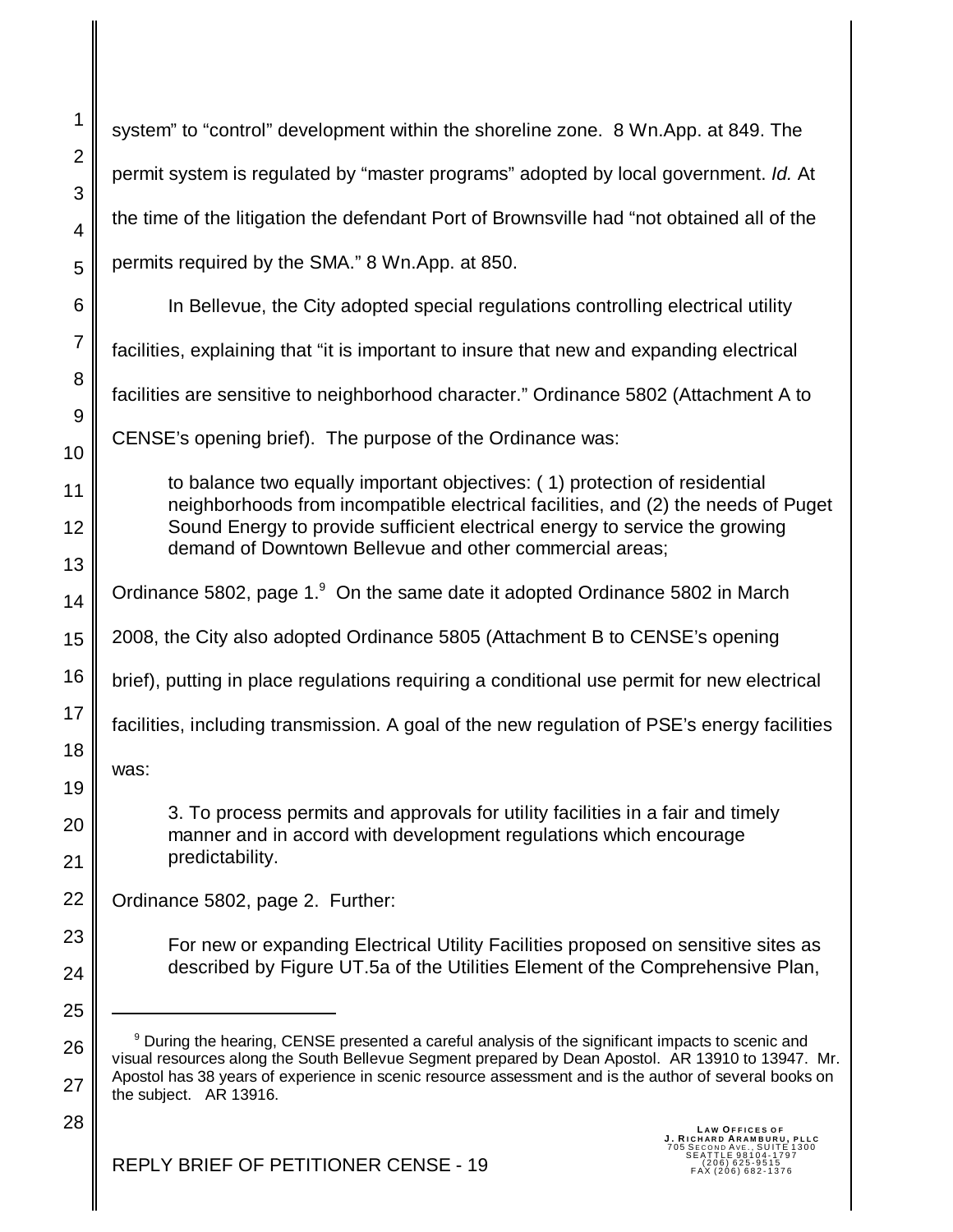the applicant shall obtain conditional use permit approval under Part 20.30B LUC, . . .

Ordinance 5805 at page 8.

As seen, the SMA and Section 255 are both ordinances regulating land use. Both have specific land use permit requirements, a substantial development permit for the SMA in *Merkel* and a conditional use permit for transmission facilities under Section 255. Both regulate important public purposes, SMA to protect shores as "among the most valuable and fragile of (the state's) natural resources" under RCW 90.58.020 (cited in *Merkel* at 8 Wn.App. at 849) and Section 255 "to insure that new and expanding electrical facilities are sensitive to neighborhood character." There is no basis to distinguish between prohibitions against segmentation under the SMA, as discussed in *Merkel*, and prohibitions against segmentation for electric facilities regulated under Section 255. The *Merkel* decision was based on the relationship between the "segments": *"The coercive effect the construction of one segment would have upon the other is obvious."* 8 Wn.App. at 851. So too the "coercive effect" that construction of the South Bellevue Segment would have on the north segment is obvious, as described at pages 13-14 herein.

The claim that PSE should be able to segment its single project is not only contrary to the mandate of *Merkel,* but also to the sound policy of transparent and consistent land use planning. The City's decision has failed to follow the prescribed process for review, is an erroneous interpretation of the law and is not supported by substantial evidence and is a clearly erroneous application of the law to the facts under LUPA, RCW 36.70c.130(1)(a),(b),(c) and (d).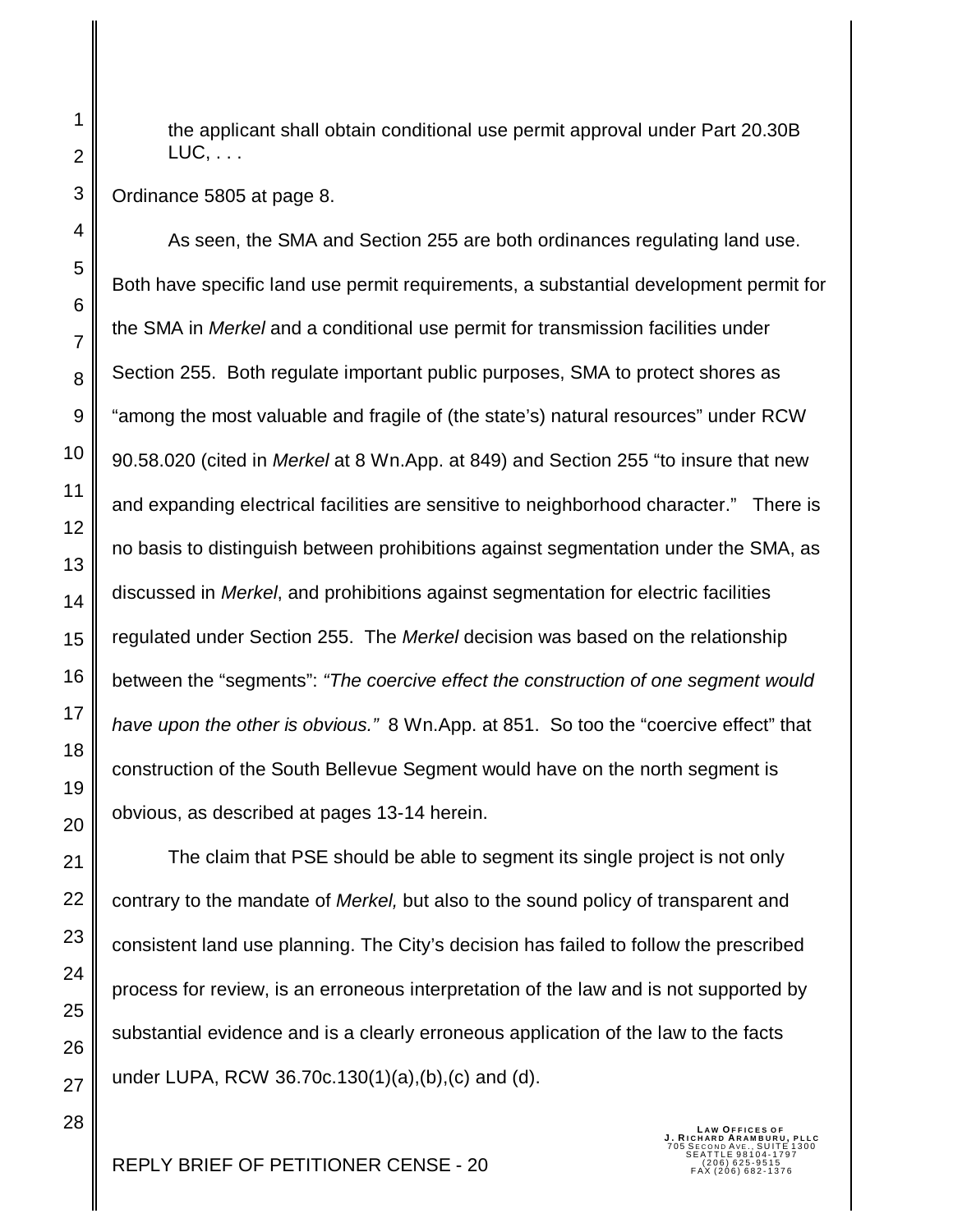## 5.2 If the segmentation is appropriate, then the South Bellevue Segment has not met standards of Section 255.

PSE and the City essentially "want to have their cake and eat it too." First, they claim that though the Energize Eastside proposal is a single proposal, they can separate/segment it into distinct parts for permitting, as described above. This is based on the proposition that PSE wants to "construct" the project in two stages, but except for a vague reference to "practical terms" PSE and the City fail to provide a coherent reason why a single permit application impacts PSE's construction objective.<sup>10</sup> As explained in this section, the permitting, construction and energization of just the South Bellevue Segment will create a "fait accompli" for residents along the north line (including EBCC) when PSE and the City finally get around to processing that permit in their neighborhood, denying them opportunity for fair participation in the public review process.

Second, in a wholly circular argument, the PSE and the City contend they don't have to subject the South Bellevue Segment to the careful analysis required by Section 255 - "operational need," the "location selection heirarchy," or that its location be "a consequence of needs or demands" from customers in the area - because they already did all that when they considered the whole Energize Eastside proposal. The argument is made with a straight face, even though it has been nearly three years since they applied for the South Bellevue Segment and even now PSE "doesn't know" when they will get around to finishing, much less, applying for, the north segment in

 $10$  As described in Footnote 11 at page 28 of CENSE's Opening Brief, from a construction standpoint, the north segment consists of less than fifty poles, requiring digging a hole for each, setting the pole in its foundation and stringing lines to the next pole. See Footnote 10, page 27.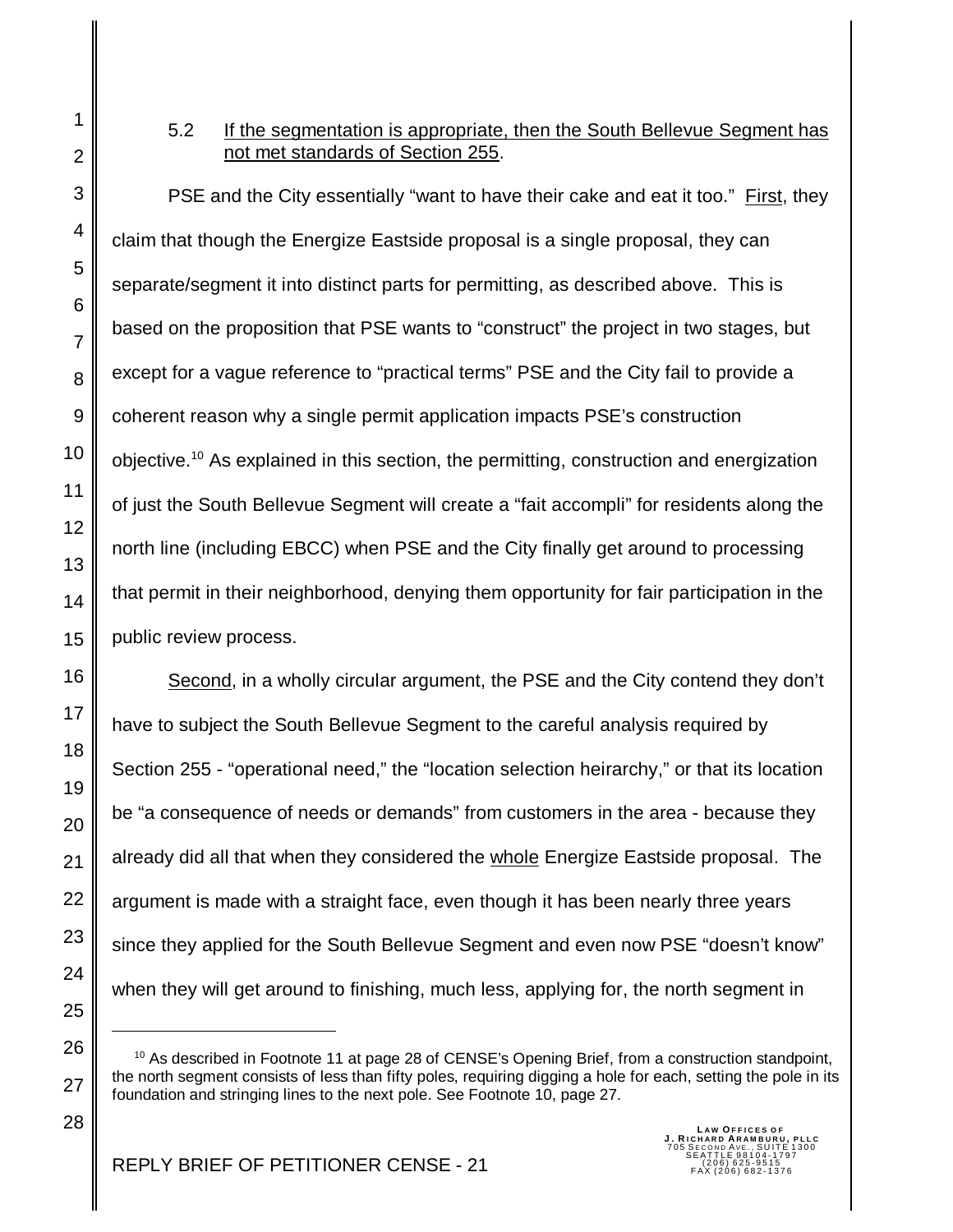Bellevue.

1

| $\overline{2}$          |                                                                                                                                                                            |
|-------------------------|----------------------------------------------------------------------------------------------------------------------------------------------------------------------------|
| 3                       | Third, PSE claims that the South Bellevue Segment by itself will not meet                                                                                                  |
| $\overline{\mathbf{4}}$ | regulatory standards and its construction alone "would leave significant portions of                                                                                       |
| 5                       | Eastside customers (north of Richards Creek substation to the Sammamish                                                                                                    |
| 6                       | substation) at risk of unplanned outages." Brief at 39/6-9 (emphasis supplied). The                                                                                        |
| $\overline{7}$          | City joined in by saying "all of PSE's witnesses were genuinely concerned that the                                                                                         |
| 8<br>9                  | current PSE system could soon be forced to use rolling blackouts to address problems                                                                                       |
| 10                      | arising from peak demand on existing substations and power lines." Brief at 32/23-24                                                                                       |
| 11                      | to 33/1-2 (emphasis supplied). However, when PSE rolled out the South Bellevue                                                                                             |
| 12                      | Segment as a separate project in August, 2017, it explained:                                                                                                               |
| 13                      | PSE will soon submit permit applications for the southern portion of the project.                                                                                          |
| 14                      | PSE's plan is to build and energize the new Richards Creek South Bellevue<br>Segment in Bellevue and upgrade the transmission line in south Bellevue,                      |
| 15                      | Newcastle and Renton by summer 2018. We anticipate submitting permits for<br>the north portion later this year.                                                            |
| 16                      | We need to build Energize Eastside in two construction phases to keep the                                                                                                  |
| 17<br>18                | backbone of the existing transmission system on line and serving customers. By<br>having the southern portion in service by next summer, we can avoid the need             |
| 19                      | for rolling blackout plans. Once we've energized the south portion of the project,<br>we will begin work on the northern portion.                                          |
| 20                      | AR 013259 (emphasis supplied). It was plainly this recognition that the South Bellevue                                                                                     |
| 21                      | Segment alone would solve PSE's most pressing "rolling blackout" problem that                                                                                              |
| 22                      | resulted in the Bellevue Staff concluding in its Report:                                                                                                                   |
| 23                      |                                                                                                                                                                            |
| 24                      | PSE's analysis supported and demonstrated that operationally the Project must<br>include 230 kV transmission lines connecting the Talbot Hill substation in the            |
| 25                      | south to a new transformer in central Bellevue. The full build out of the<br>"Energize Eastside" project will include a similar connection from the                        |
| 26                      | Sammamish substation in the north to provide redundancy, but the south                                                                                                     |
| 27                      | portion of the Project that is the subject of PSE's current proposal can function                                                                                          |
| 28                      | LAW OFFICES OF<br>. RICHARD ARAMBURU, PLLC<br>SECOND AVE., SUITE 1300<br>EATTLE 98104-1797<br>REPLY BRIEF OF PETITIONER CENSE - 22<br>(206) 625-9515<br>FAX (206) 682-1376 |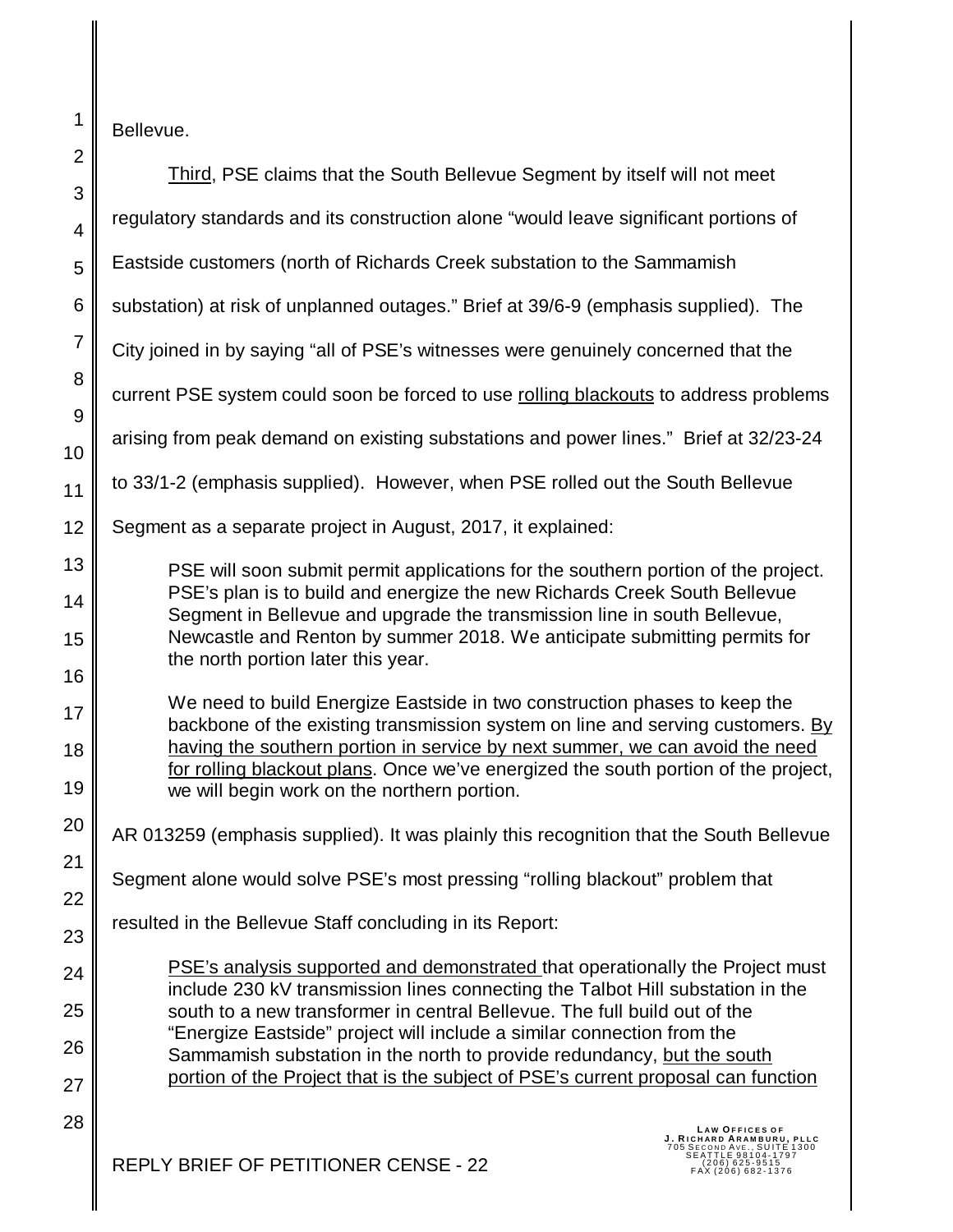independently.

AR 1424 (emphasis added).

While the City and PSE claim they have studied the South Bellevue Segment under the terms of Section 255, their citations do not support it. For example, at page 9 of the City's brief, it contends that "PSE and the City commissioned three studies that confirmed PSE's stated need for the Energize Eastside project" and that there were yet two other studies supporting the need for the project. But these studies (reviewing the entire Energize Eastside project) preceded PSE's application for the South Bellevue Segment segment by years. Moreover, a lengthy reference to the Stantec report, found at pages 9-10 of its brief, does not mention - or even acknowledge - the existence of a "South Bellevue Segment."

PSE has made a conscious and voluntary decision to apply only for the South Bellevue Segment. Nothing in Bellevue codes, especially Section 255, permits PSE to avoid demonstrating full compliance with existing code for its application. The City's decision has failed to follow the prescribed process for review, is an erroneous interpretation of the law and is not supported by substantial evidence and is a clearly erroneous application of the law to the facts under LUPA, RCW

36.70c.130(1)(a),(b),(c) and (d).

5.3. Conclusion Regarding Compliance with Section 255.

To avoid criticism and opposition, PSE divided its single Energize Eastside proposal in Bellevue into two parts, applying for only the short 3.3 mile South Bellevue Segment. This parsing out violated established precedents against segmentation and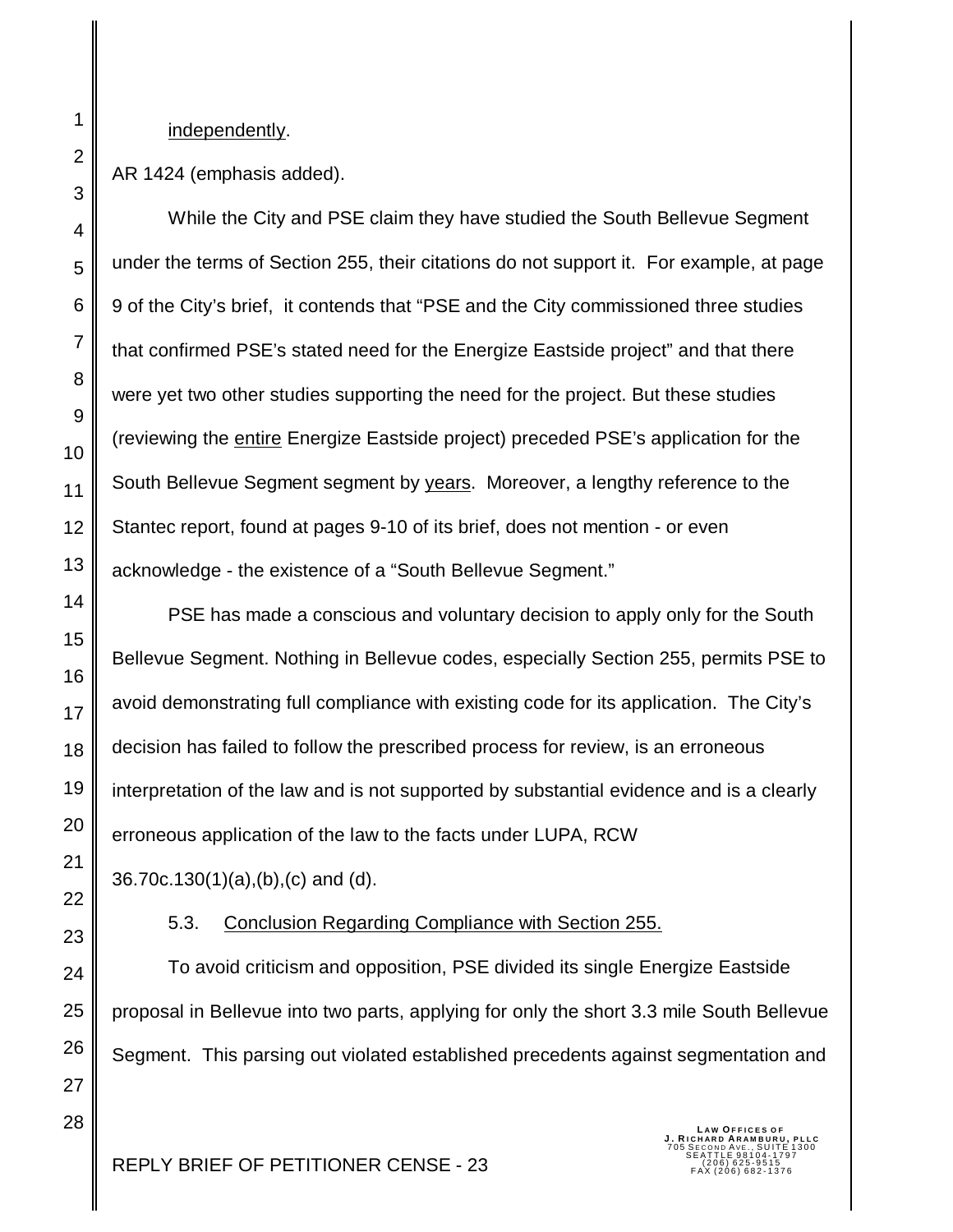requires reversal. If arguendo, processing only the South Bellevue Segment under Bellevue codes is somehow acceptable, then PSE must demonstrate that segment complies with all pertinent provisions of Bellevue codes. The record demonstrates it has not met this burden.

## **6. THE ENVIRONMENTAL IMPACT STATEMENTS PREPARED FOR THE PROPOSAL WERE INADEQUATE AND INSUFFICIENT BECAUSE THEY DID NOT CONSIDER THE SOUTH BELLEVUE SEGMENT.**

In its opening brief, CENSE demonstrated that the environmental impact statements prepared for the proposal were inadequate because they did not consider the actual project applied for, i.e. the 3.3 mile South Bellevue Segment. See Opening Brief at 36-38.

Both PSE (Brief at 36-49) and the City (at 39-43) say they did all that was required by SEPA and that the South Bellevue Segment received due consideration. They point to the size of material submitted. However, this argument fails because the South Bellevue Segment was never considered as the project under review, nor as an alternative.

They claim that the South Bellevue Segment was considered because the FEIS said that the project would be built in phases. PSE says it did a "two phase draft assessment of the project." Brief at 39/24. However, that "assessment" never considered the shorter South Bellevue Segment and no citation to the record is provided for this statement. On page 40 at lines 3-9 of its brief, PSE discusses various alternatives, and provides a lengthy citation, but a review of these pages discloses no consideration of a short segment, whether called the South Bellevue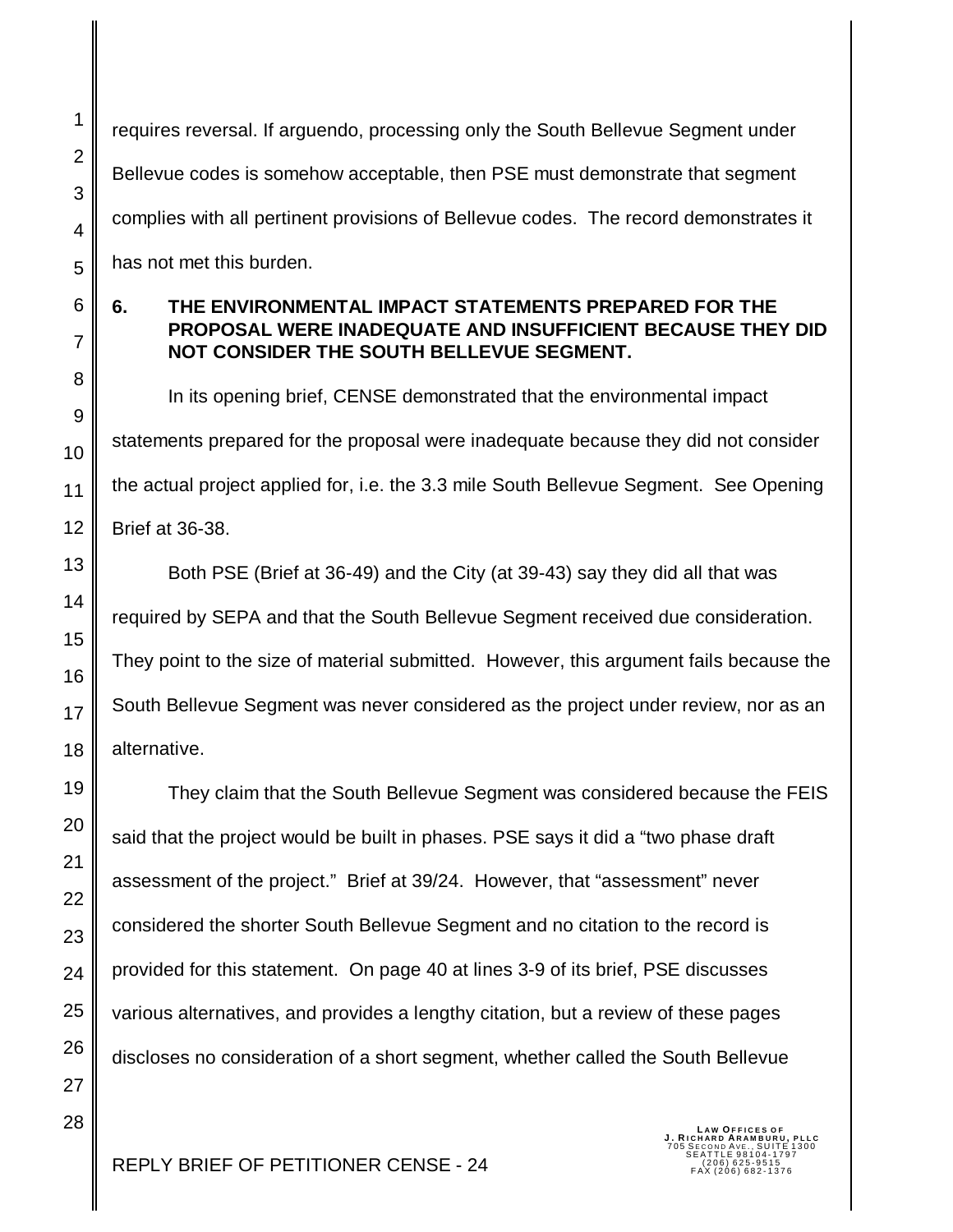Segment or something else. And yes, as PSE says on page 40 at lines 10-15, there were fourteen "routing alternatives" considered, but all of them were for the whole 16- 18 mile project; nowhere was there a discussion of a shorter South Bellevue Segment configuration. To press the point, the City has provided the court with excerpts from the record attached to its brief, apparently offered to demonstrate just how thorough the consideration of the South Bellevue Segment was. Included in Part 4 of those "excerpts" from the record is the "Alternate Siting Analysis," AR 1535 to 1566. CENSE invites the Court to read these pages and attempt to locate where there is substantive discussion of the South Bellevue Segment, outside of its physical description at AR 1539. The Court will quickly find that all falls back to the 16-18 miles transmission line. The South Bellevue Segment was, and is, an orphan in the permitting process.

Should the environmental impact statements have considered and analyzed the 3.3 mile the South Bellevue Segment? *Yes,* for the basic and fundamental reason that it was the actual subject of the permit under review. *Yes,* because it was a project that could, in Bellevue Staff's own words, "function independently." *Yes,* because, in PSE's own words: "By having the southern portion in service by next summer, we can avoid the need for rolling blackout plans."

The project under consideration in the City review is the South Bellevue Segment. However, it never received individual review or consideration in the environmental impact statements. Because of this deliberate omission, the environmental review for the proposal is incomplete and inadequate.

//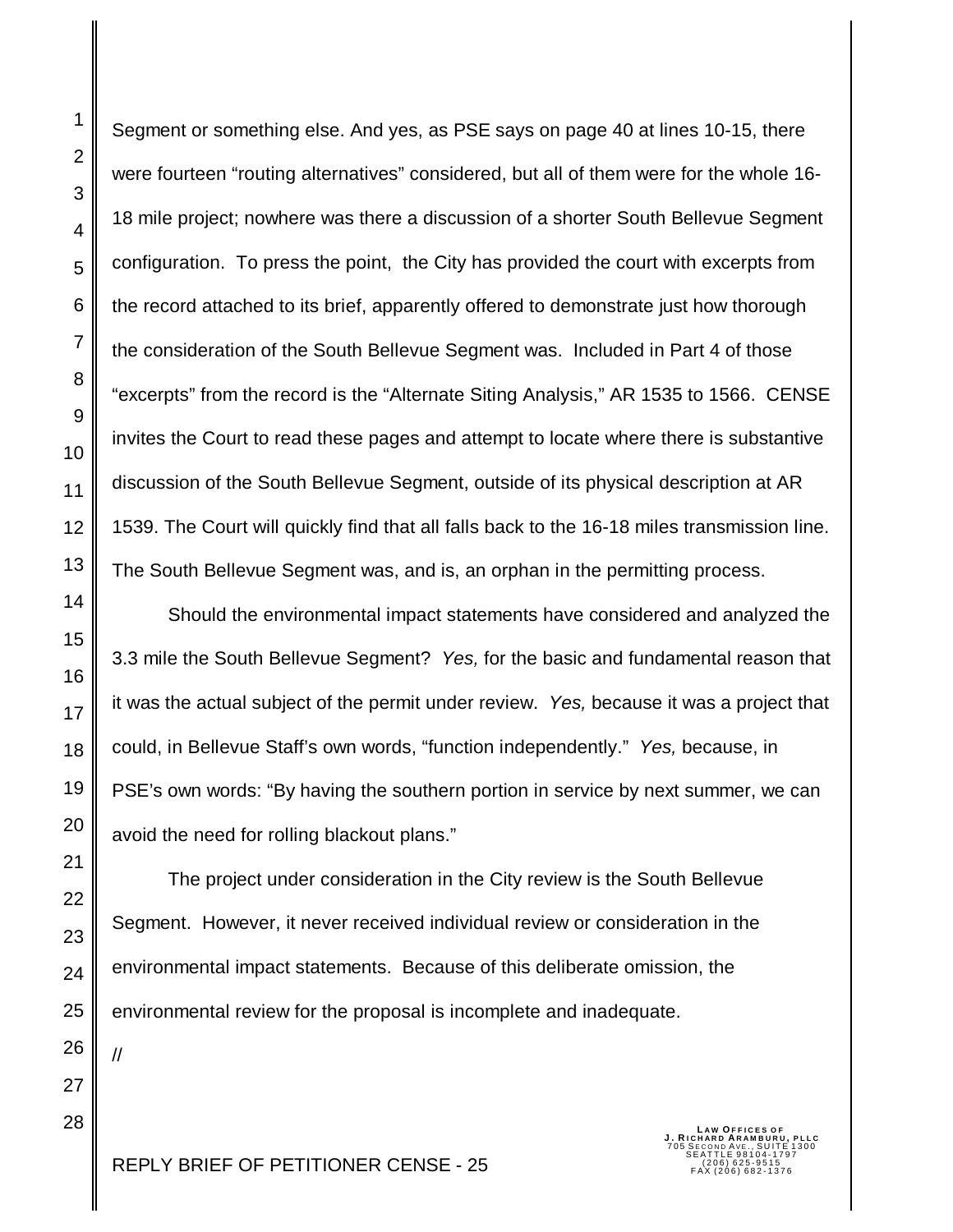#### **7. CONCLUSION.**

As requested in CENSE's opening brief, the Court should reverse the decision of the City of Bellevue and remand for the following reasons.

First, the City failed to allow CENSE and other interested citizens access to basic information concerning actual consumption of electricity on the Eastside, necessary to refute claims that there is an actual need for the project. A remand and direction to the City to require PSE to provide this information is appropriate under RCW 36.70C.140.

Second, the City improperly allowed PSE to segment the single Energize Eastside project into two parts, denying the public fair opportunity to address the totality of project impacts. Reversal and remand to the City with direction to consider the entire 16-18 mile project under a single permit should be ordered. If *arguendo,* the project review is appropriate even with a separated portion, the decision of the City should be reversed because the South Bellevue Segment did not meet the code requirements of Section 255.

Third, the Court should determine that the environmental impact statements prepared were deficient under SEPA because they failed to consider and analyze the South Bellevue Segment, as the project being reviewed, or as an alternative. Reversal and remand is necessary to correct this deficiency.

Respectfully submitted this  $19<sup>th</sup>$  day of May, 2020.

\_/s/\_\_\_\_\_\_\_\_\_\_\_\_\_\_\_\_\_\_\_\_\_\_\_\_\_\_\_\_\_\_\_\_ J. Richard Aramburu, WSBA #466 Law Offices of J. Richard Aramburu, PLLC